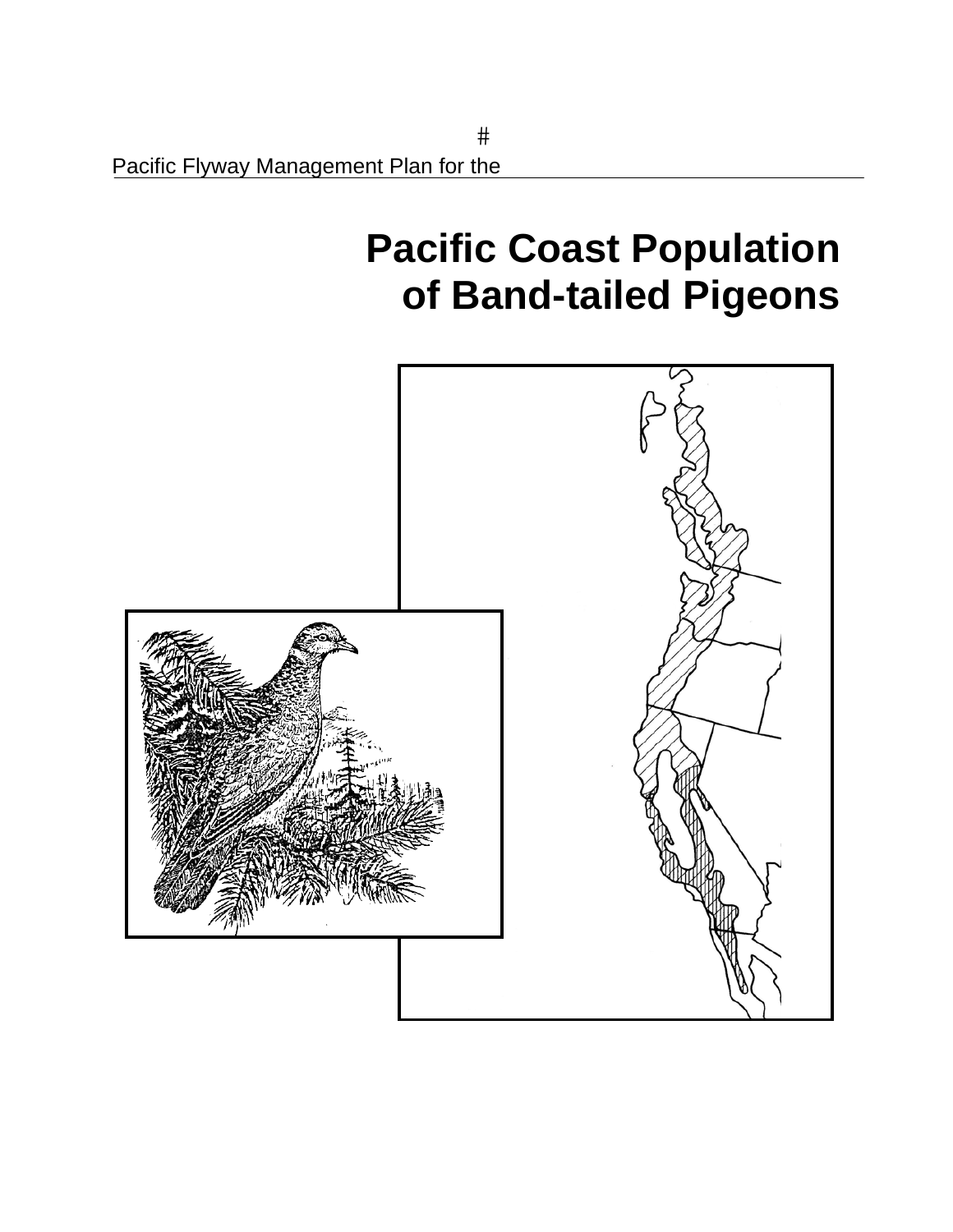This management plan is one of a series of cooperatively developed plans for managing the various species of migratory birds of the Pacific Flyway. Inquiries about this plan may be directed to member states of the Pacific Flyway Council or to the Pacific Flyway Representative, U.S. Fish and Wildlife Service, 911 N.E. 11th Ave., Portland, OR 97232.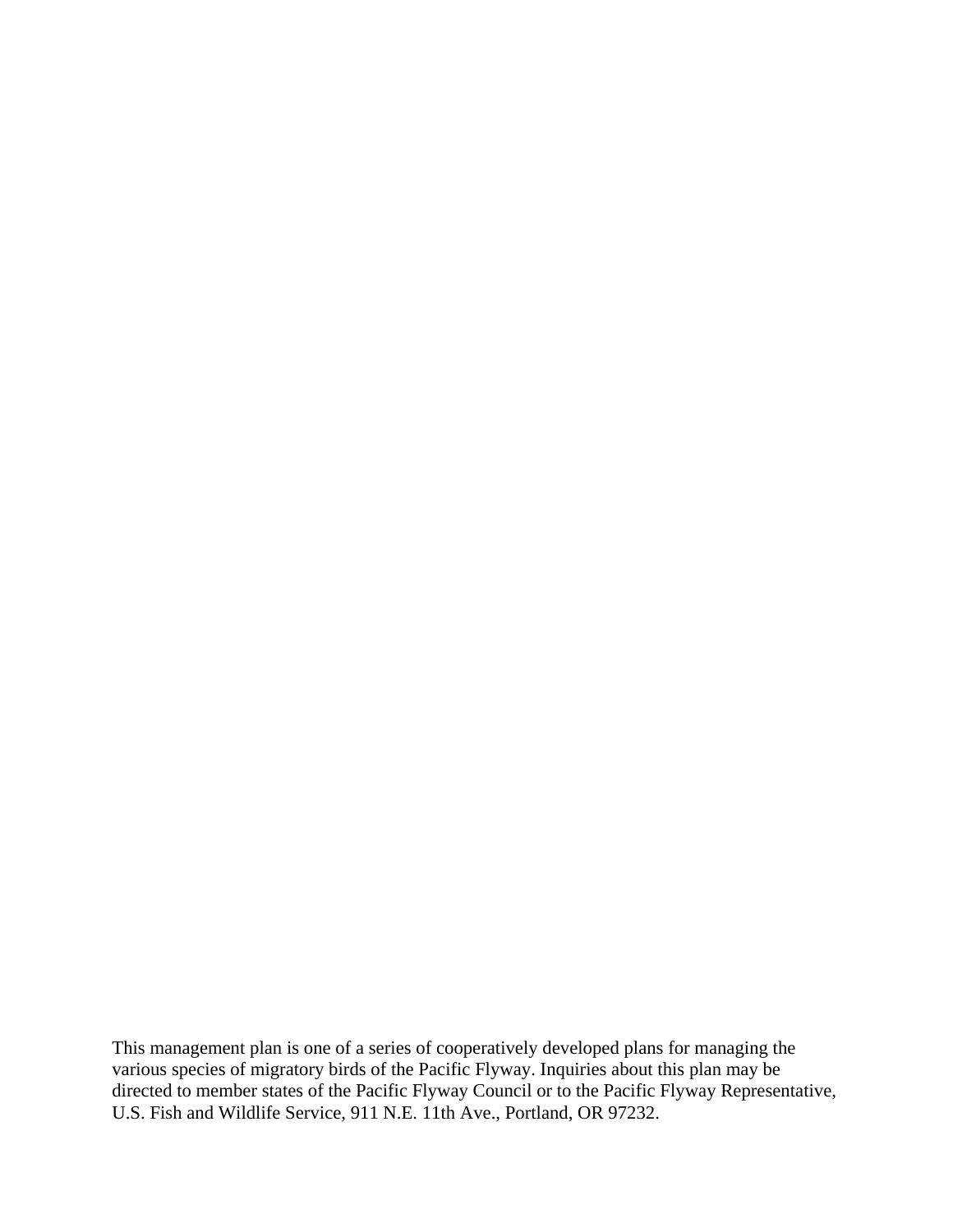#### **PACIFIC FLYWAY MANAGEMENT PLAN PACIFIC COAST POPULATION OF BAND-TAILED PIGEONS**

Prepared for the:

Pacific Flyway Council U.S. Fish and Wildlife Service Canadian Wildlife Service

Prepared by:

Pacific Coast Band-tailed Pigeon Subcommittee Pacific Flyway Study Committee

> March 1983 March 1994 July 2010

Approved by:  $\sqrt{G}\sqrt{2}\sqrt{M\omega\omega}$ 

Chairman, Pacific Flyway Council Date

This management plan is one of a series of cooperatively developed plans for managing migratory birds in the Pacific Flyway. Inquiries about this plan may be directed to the Pacific Flyway Representative, U.S. Fish and Wildlife Service, 911 N.E. 11th Avenue, Portland, OR.

Suggested Citation: Pacific Flyway Council 2010. Pacific Flyway management plan for the Pacific Coast population of band-tailed pigeons. Pacific Coast Band-tailed Pigeon Subcomm., Pacific Flyway Study Comm. [c/o USFWS], Portland, OR. Unpubl. rept. 19 pp.+ appendices.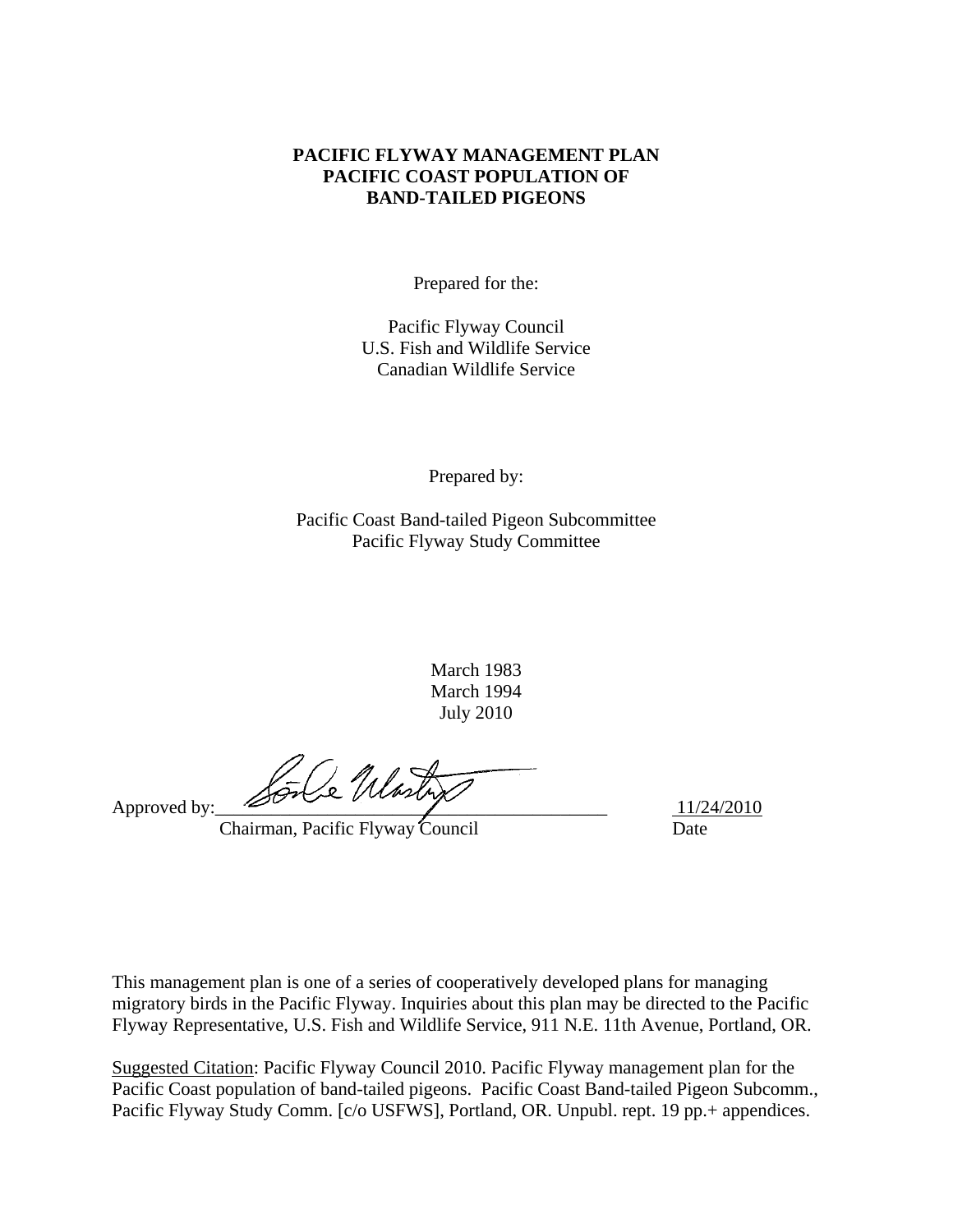## **PACIFIC FLYWAY MANAGEMENT PLAN PACIFIC COAST POPULATION OF BAND-TAILED PIGEONS**

Prepared by the Pacific Coast Population of Band-tailed Pigeon Subcommittee of the Pacific Flyway Study Committee:

Don Kraege, Washington Department of Fish and Wildlife Brad Bales, Oregon Department of Fish and Wildlife Dan Yparraguirre, California Department of Fish and Game Myke Chutter, British Columbia Ministry of Environment Andre Breault, Canadian Wildlife Service, Pacific & Yukon Region Brad Bortner, U.S. Fish and Wildlife Service, Region One Todd Sanders, U.S. Fish and Wildlife Service, Division of Migratory Bird Management Bob Trost, U.S. Fish and Wildlife Service, Division of Migratory Bird Management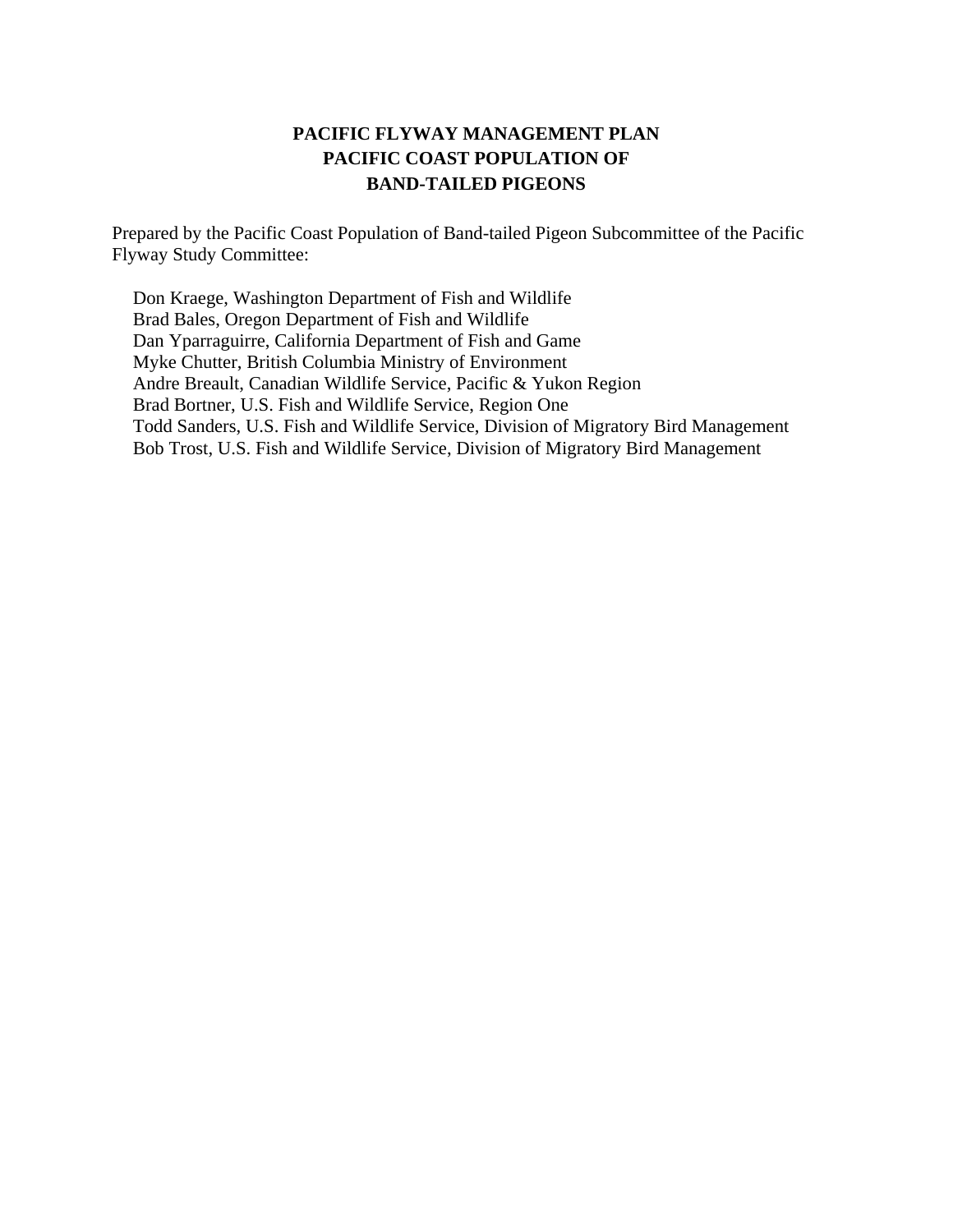## **TABLE OF CONTENTS**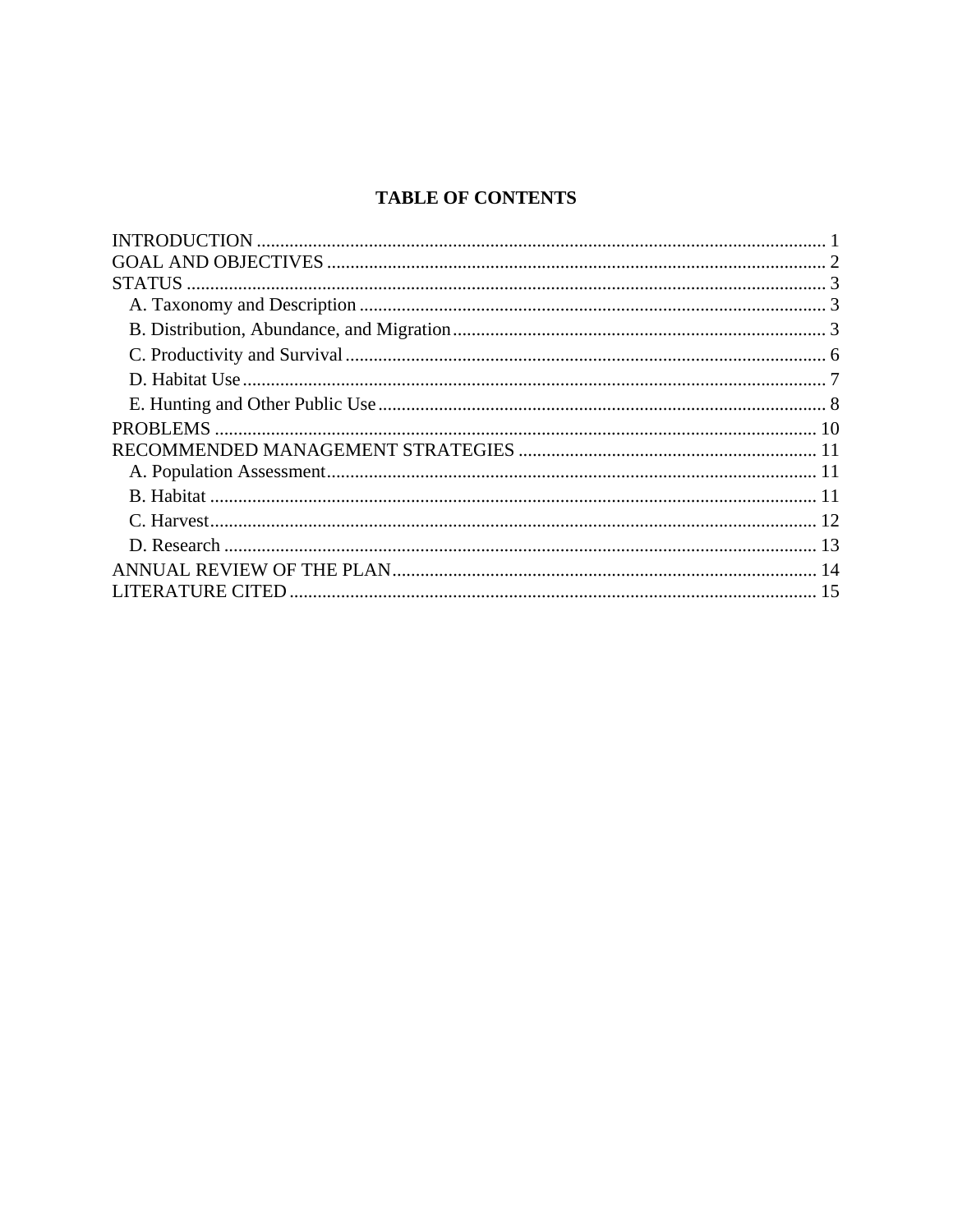## **LIST OF FIGURES**

| Figure 2. Estimated abundance (with 95% credible intervals) of Pacific Coast band-tailed |  |
|------------------------------------------------------------------------------------------|--|
|                                                                                          |  |
|                                                                                          |  |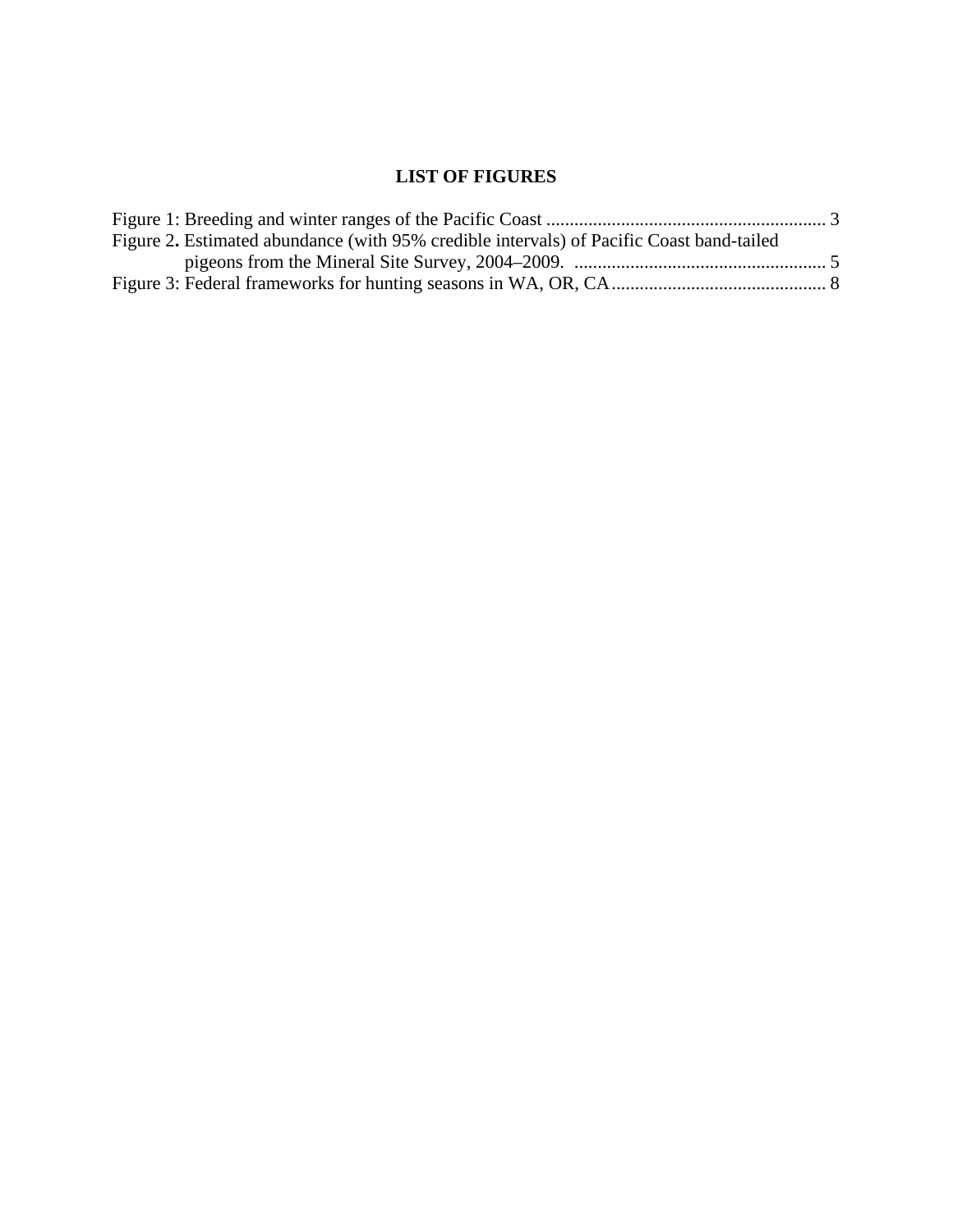## **LIST OF APPENDICES**

| APPENDIX 3: Direct and Indirect Recovery Locations of Pacific Coast Band-tailed Pigeons                                                                                                       |
|-----------------------------------------------------------------------------------------------------------------------------------------------------------------------------------------------|
| APPENDIX 4: Parts Collection Survey age structure of Pacific Coast band-tailed pigeons,<br>determined from hunter shot birds during September through December, 1994 to 2009  24              |
| APPENDIX 5: Estimated survival and recovery rates of Pacific Coast Band-tailed Pigeons                                                                                                        |
| APPENDIX 6: Pacific Coast band-tailed pigeon seasons in California, Oregon, and Washington,                                                                                                   |
| APPENDIX 7: Harvest estimates for Pacific Coast band-tailed pigeons, 1999–2009 28                                                                                                             |
| APPENDIX 8: Harvest Information Program active hunter estimates (mean and 95% confidence<br>interval 1/2 width expressed as percent of the mean) for Pacific Coast band-tailed pigeons, 1999– |
| APPENDIX 9: Harvest Information Program days afield estimates (mean and 95% confidence<br>interval 1/2 width expressed as percent of the mean) for Pacific Coast band-tailed pigeons, 1999–   |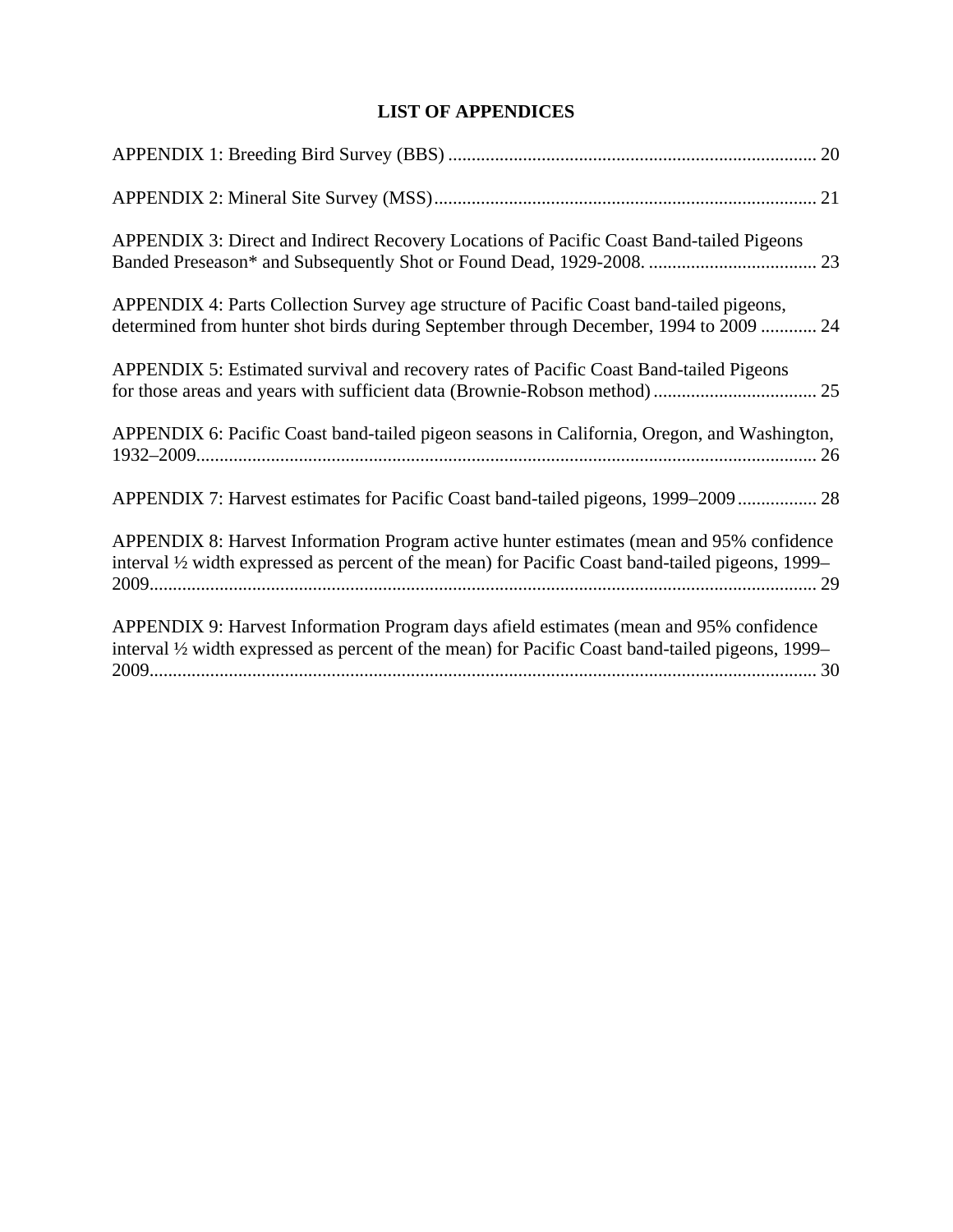#### **INTRODUCTION**

The Pacific Flyway Council is an administrative body that fosters cooperation among public wildlife agencies for the purpose of protecting and conserving migratory game birds in western North America. The Council has prepared numerous management plans for most populations of swans, geese, sandhill cranes, band-tailed pigeons, and mourning doves in the Pacific Flyway (www.pacificflyway.gov). These plans typically focus on populations, which are the primary unit of management, but may relate to a species or subspecies. Management plans serve to:

- Identify common goals
- Coordinate collection and analysis of biological data
- Establish priority of management actions and responsibility for them
- Emphasize research needed to improve management

Flyway management plans are products of the Council, developed and adopted to help state and federal agencies cooperatively manage migratory game birds under common goals. Management strategies are recommendations, but do not commit agencies to specific actions or schedules. Fiscal, legislative, and priority constraints influence the level and timing of implementation. Pacific Flyway plans generally guide management and research for a 5-year planning horizon. This management plan is a revision of earlier plans adopted by the Pacific Flyway Council in 1983 and 1994. Neff (1947), Braun (1994), and Keppie and Braun (2000) have reviewed a substantial body of literature on band-tailed pigeons, this plan is not intended to replicate those efforts.

The Pacific Coast band-tailed pigeon population ranges from British Columbia, Canada, through Washington, Oregon, California, and western Nevada in the United States and extends into northern Baja California in Mexico. Its breeding habitat preferences are conifer and oakconifer woodlands, usually in mountainous terrain in and west of the Cascade and Sierra Nevada mountain ranges. Although migratory, the population breeds throughout its entire range and exhibits more of a nomadic movement, particularly in the south, than a true migration.

Several factors combine to make management of the population difficult. Nesting populations generally are sparsely scattered throughout forested habitat, much of it in largely inaccessible mountainous terrain. Even in accessible areas, forest canopies prevent adequate observation of the birds. Direct census of the breeding population and is not possible due to these factors, and managers must rely on indices to assess annual fluctuations in populations. Likewise, inaccessible fall and winter habitat and nomadic characteristics of band-tails combined to render counts of birds at that time unreliable as annual indices to post-breeding season population size. Although historic banding data demonstrate relatively high adult survival, available evidence suggests band-tailed pigeon reproductive potential is low for a game bird. Any unusually high mortality could have immediate and long-lasting detrimental effects on the population. Various sources suggest that band-tailed pigeon populations have experienced significant long-term declines, including state and federal surveys in the 1960s and early 1970s. Because of these trends, the delicate relationship between mortality and reproduction, and the difficulty in assessing population status, special attention must be given to the Pacific Coast band-tailed pigeon population by wildlife agencies charged with its management.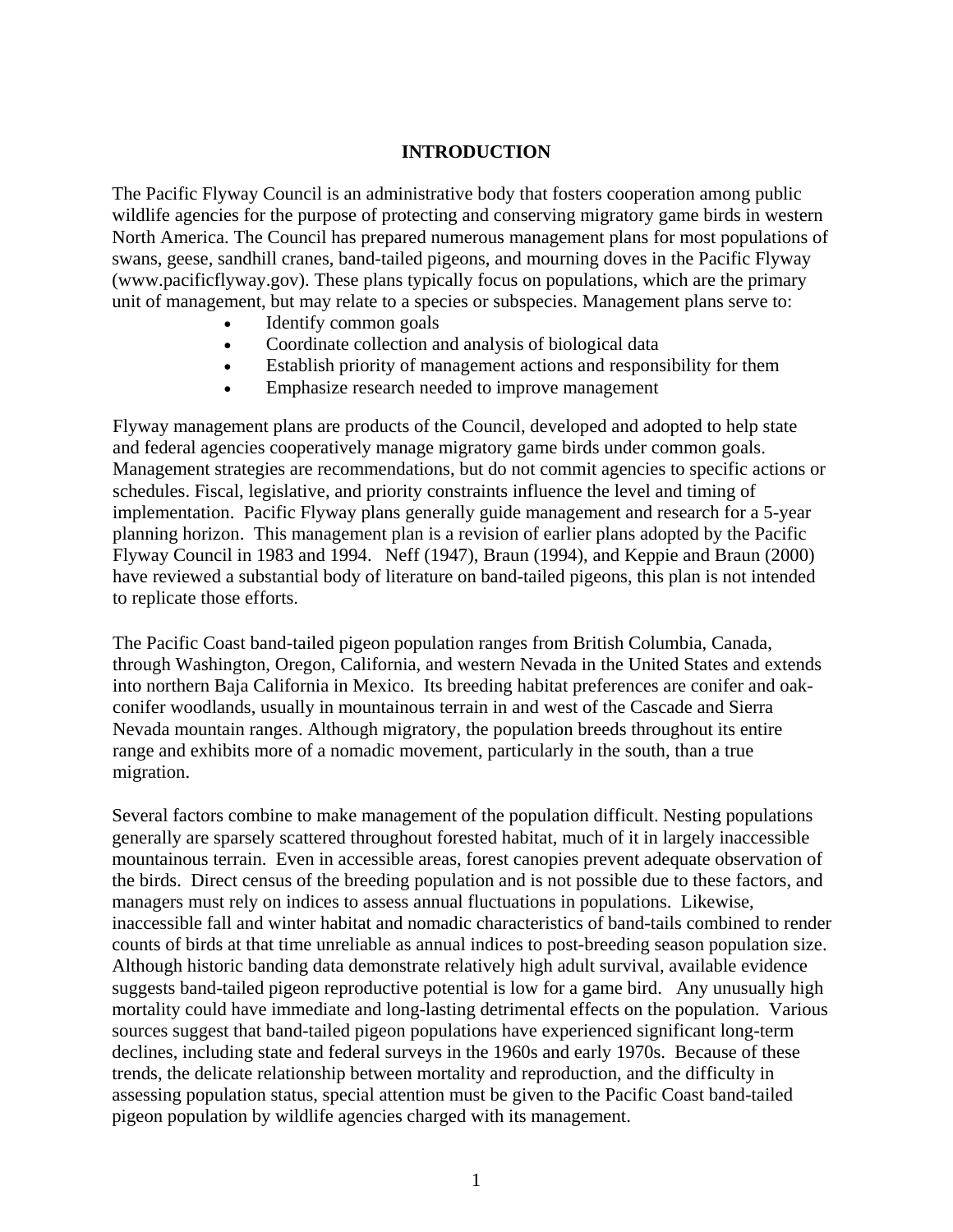#### **GOAL AND OBJECTIVES**

The goal of this management plan is to maintain the Pacific Coast band-tailed pigeon population and its habitat at levels to maintain current distribution and abundance, while sustaining recreational uses of this resource.

Objectives of this management plan are to:

- A. Maintain or increase the Pacific Coast band-tailed pigeon population (objective is 5-year mean 2004-08 mineral site survey index).
- B. Maintain sustainable levels of traditional consumptive and non-consumptive use.
- C. Maintain, manage, and enhance nesting, migration and wintering habitats in sufficient quantity and quality to meet population and public use objectives.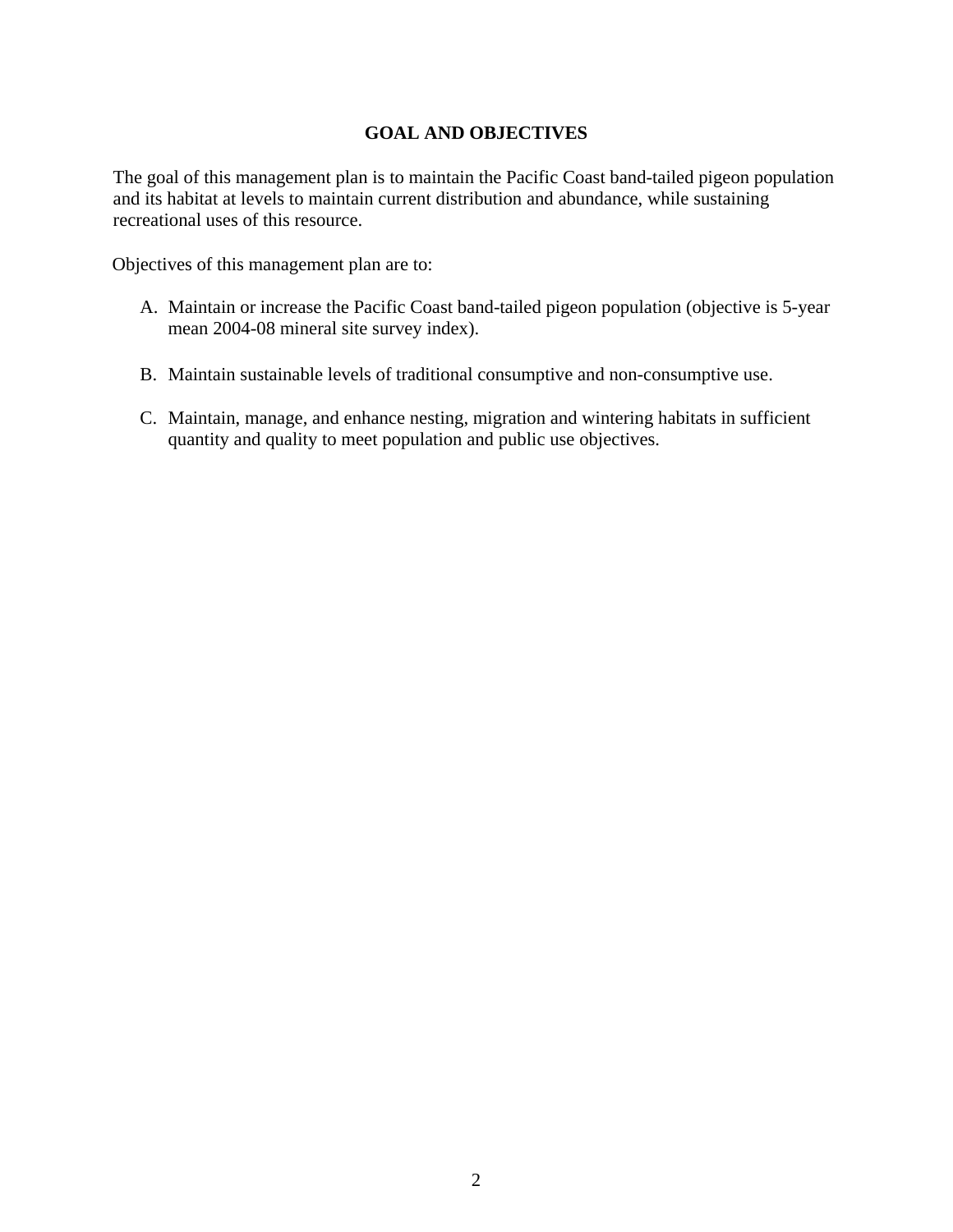#### **STATUS**

#### A. Taxonomy and Description

*Taxonomy*—Various authorities recognize six subspecies of band-tailed pigeon (*Patagioenas fasciata*) in the Western Hemisphere (Keppie and Braun 2000). The Pacific Coast band-tailed pigeon *(P. f. monilis*) has a distribution farther north and west than any of the other subspecies.

*Description*— Pacific Coast band-tailed pigeons are large, stout-bodied birds, approximately 36 cm long and 300-500 gm in weight (Jeffrey 1977). Adults are blue-gray and both sexes have a conspicuous white neck crescent above an iridescent nape. The Pacific Coast band-tailed pigeon is larger and darker than the Interior subspecies (*P. f. fasciata*) which breeds in Arizona, Utah, Colorado, and New Mexico (see Figure 1). Detailed descriptions are given by Jeffrey (1977) and Braun (1994).

#### B. Distribution, Abundance, and Migration

*Distribution*—The breeding range of the Pacific Coast band-tailed pigeon encompasses habitat from British Columbia, Canada, south to northern Baja California, Mexico (Figure 1). Winter range is primarily in California, south of the latitude  $(39^{\circ} 30' N)$  of Oroville (Figure 1), although some birds are known to enter northern Mexico and frequent areas in the Sierra San Pedro Martin of Baja California. The eastern limit of distribution is, with a few local exceptions, the western slope of the Cascade-Sierra Nevada mountain ranges.



Figure 1: Breeding and winter ranges of the Pacific Coast band-tailed pigeon (*P.f. monilis*) and Interior band-tailed pigeon (*P.f. fasciata*)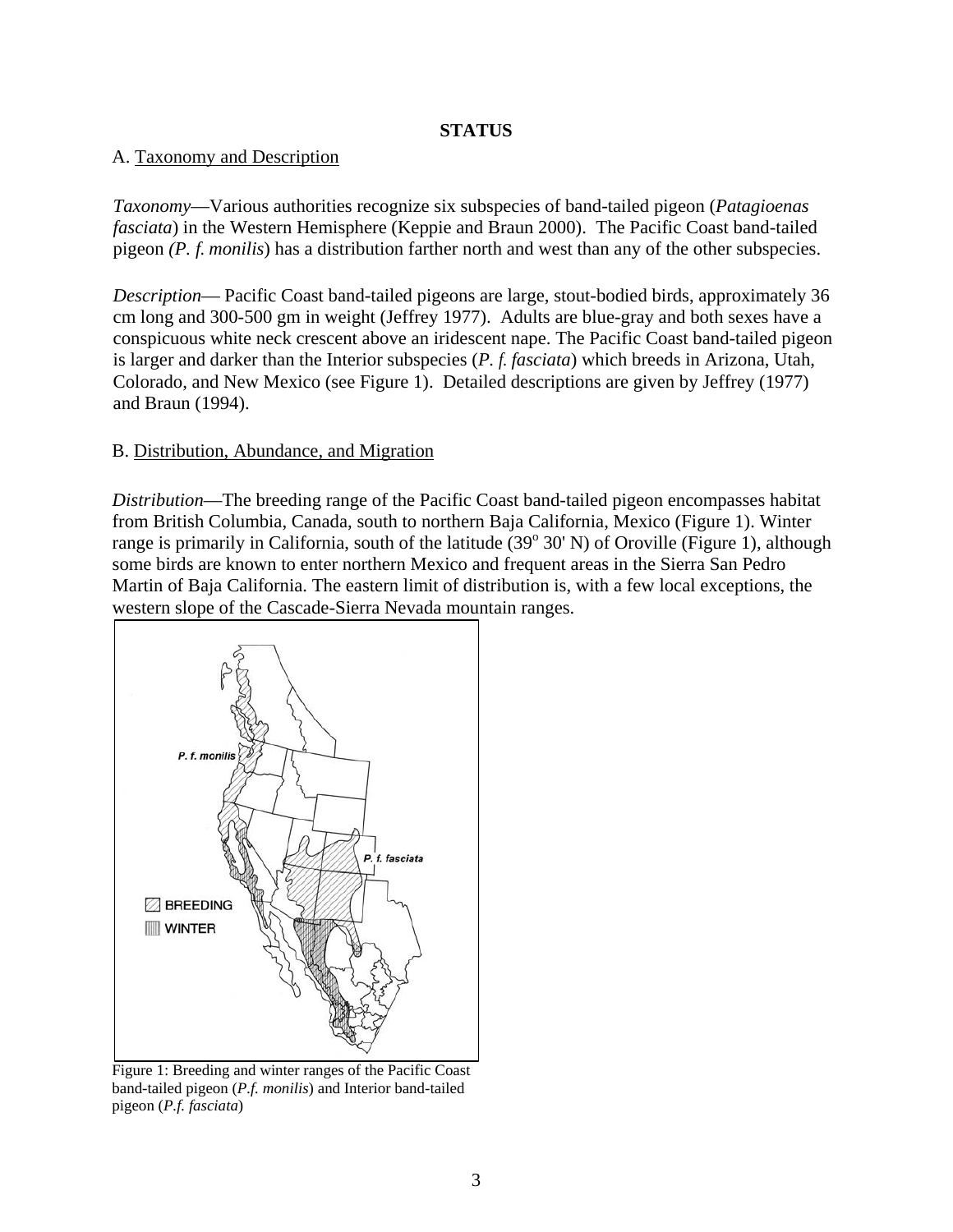*Abundance*—Direct population estimates of Pacific Coast band-tailed pigeons are extremely difficult to obtain because of their habits, visibility, and inaccessibility. In the early 1970s, the total population size was approximated at 2.9–7.1 million (Braun 1994). Two indirect estimates from the early 1990s placed the population at 2.4–3.1 million (R. Trost, pers. comm. 1993).

The North American Breeding Bird Survey (BBS) has been conducted since 1966 in western states and Canada. From 252 BBS routes in British Columbia, California, Oregon, and Washington, coastal band-tailed pigeon populations are estimated to have decreased by 2.6 percent per year between 1966 and 2009, although the trend has not been significant (Sanders 2010). Recent BBS estimates indicate that the coastal population has decreased by 0.3% per year during the 2005-2009 period (Sanders 2010) (see Appendix 1).

In much of their range, Pacific Coast band-tailed pigeons seek a mineral supplement to their diet of berries, which contain few minerals (Jarvis and Passmore 1992). Mineral sites have been known for many years to be important use areas for Pacific Coast band-tailed pigeons, which satisfy an elevated need for sodium (and possibly calcium), during the nesting season for egg and crop milk production (Sanders 2000). In 1950, Oregon Department of Fish and Wildlife (ODFW) initiated counts at mineral sites in August, just before the hunting season. Eight springs were selected based on consistency of surveys, and used as an index to the population (Jarvis and Passmore 1992). Although this index declined by over 50% from the early 1960s to the mid-1970s, the trend has been relatively stable since that time.

In the late 1960s, students at Oregon State University demonstrated the feasibility of conducting call-count trend routes (Sisson 1968, Keppie et al. 1970). Their work was continued by the Washington Department of Fish and Wildlife (WDFW), and operational routes were established in Washington during 1975 (Jeffrey 1989). WDFW conducted the call-count survey from 1975- 2003, maintaining 50 routes per year (WDFW 2008). Data from the survey were analyzed by USFWS using a route-regression method similar to the mourning dove call-count analysis (Sauer et al 2003). The survey showed a significant decline in the call-count index of 6.0% per year from 1975-1993 ( $p<0.05$ ). After a season closure from 1991-2001, the survey indicated a longterm non-significant increasing trend of 1.8% per year for the period 1975-2003.

In the 1960's, the California Department of Fish and Game (CDFG) conducted extensive counts of Pacific Coast band-tailed pigeons immediately before the hunting season (1960-63) and immediately after the season (1964-68). In each case, the department concluded that the surveys counted only a small and variable proportion of the total population and were not valid indices to population numbers (Mallette 1968), and these surveys were discontinued.

Casazza et al. (2000) conducted a statistical power analysis of Pacific Coast band-tailed pigeon survey methods in Oregon and Washington, the BBS, and an experimental mineral site survey conducted at intervals throughout the nesting season. When compared with other surveys used at the time, mineral site counts conducted in July had the greatest power for detecting trends. Sample size requirements determined by power analysis suggested that a mineral site count of between 40 and 70 sites offered a high probability or power (>0.85) to detect 3-5 year trends in abundance. The analysis indicated that variance in the Oregon mineral site survey was adversely affected by the presence of migrants, which increasingly used the sites in August. For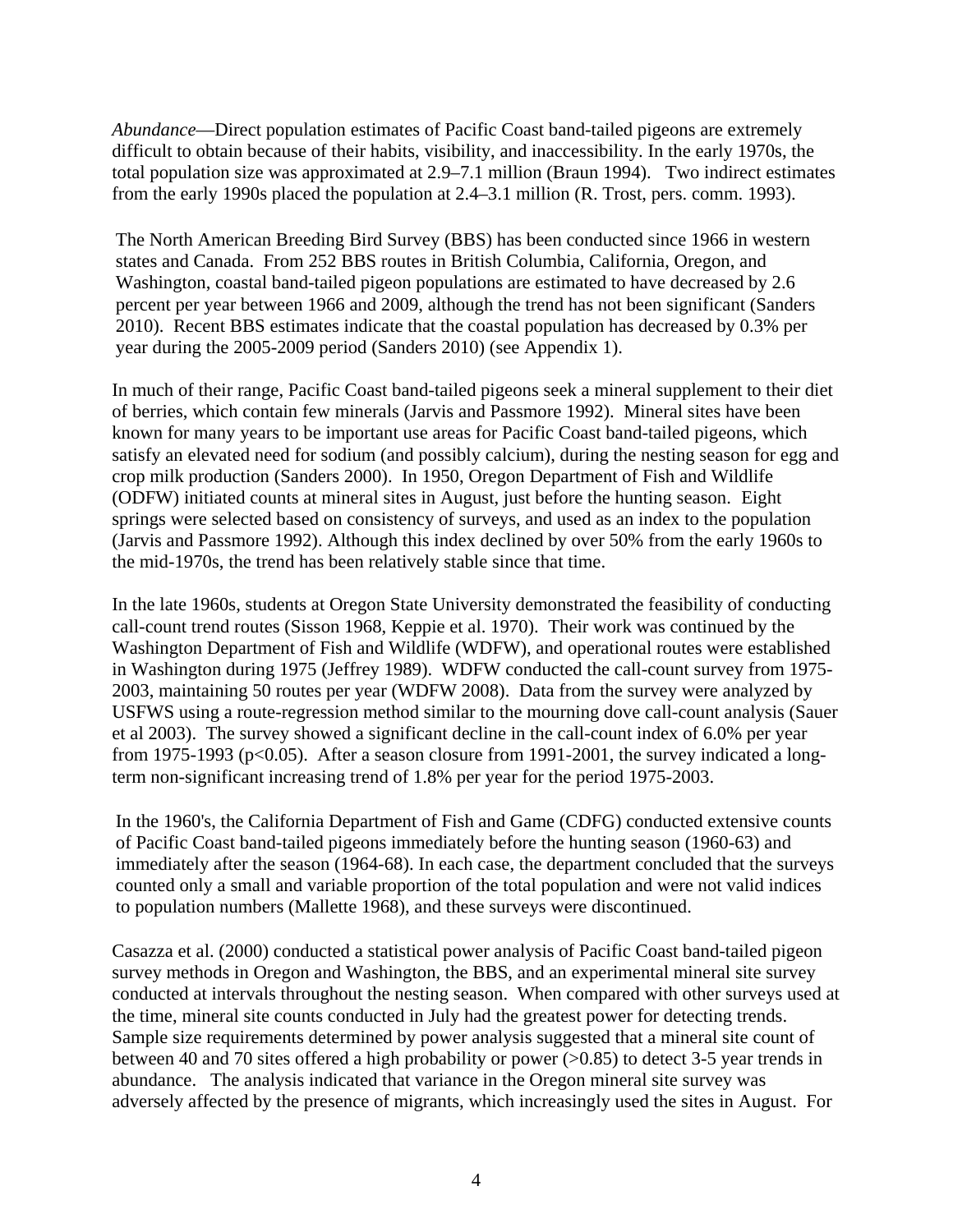the Washington call-count survey, the low number of birds heard per route and observer changes led to high variance estimates. Based on this analysis, a mineral site survey (MSS) was developed and initiated on an experimental basis in 2001 and became operational range-wide in 2004 (Casazza et al. 2005). After development of the MSS, Washington call-count surveys were discontinued in 2004, but Oregon continued most August surveys of their mineral sites in addition to the MSS surveys in July.

The MSS is a coordinated effort among State wildlife agencies in California, Oregon, and Washington, as well as the Canadian Wildlife Service (CWS) and U.S. Fish and Wildlife Service. The MSS involves a visual count of Pacific Coast band-tailed pigeons at approximately 45 mineral sites throughout the range of the population (10 in California, 19 in Oregon, 12 in Washington, and 4 in British Columbia) during July, from one-half hour before sunrise to noon. Results of the 2004-2009 MSS are presented in Figure 2 (see Appendix 2 for additional details). Analysis methods are described in Sanders (2010).



Figure 2**.** Estimated abundance (with 95% credible intervals) of Pacific Coast band-tailed pigeons from the Mineral Site Survey, 2004–2009. The first estimate is the average annual abundance index during the 5-year interval 2004– 2008 (also the population objective and reference), and subsequent estimates are average annual abundance indices during 3-year moving intervals  $(2006 = 2004 - 2006, 2007 = 2005 - 2007, \text{ etc.}).$ 

*Migration*— Since 1929, 57,457 Pacific Coast band-tailed pigeons have been banded preseason and 5,727 within season or postseason in California, Oregon, Washington, and British Columbia. Over 95% of these birds were banded before 1978. Because of the difficulty in trapping immature band-tailed pigeons, the preseason-banded sample consists mainly of adult birds (91%). Recovery locations from preseason bandings during 1929-2008 are summarized in Appendix 3.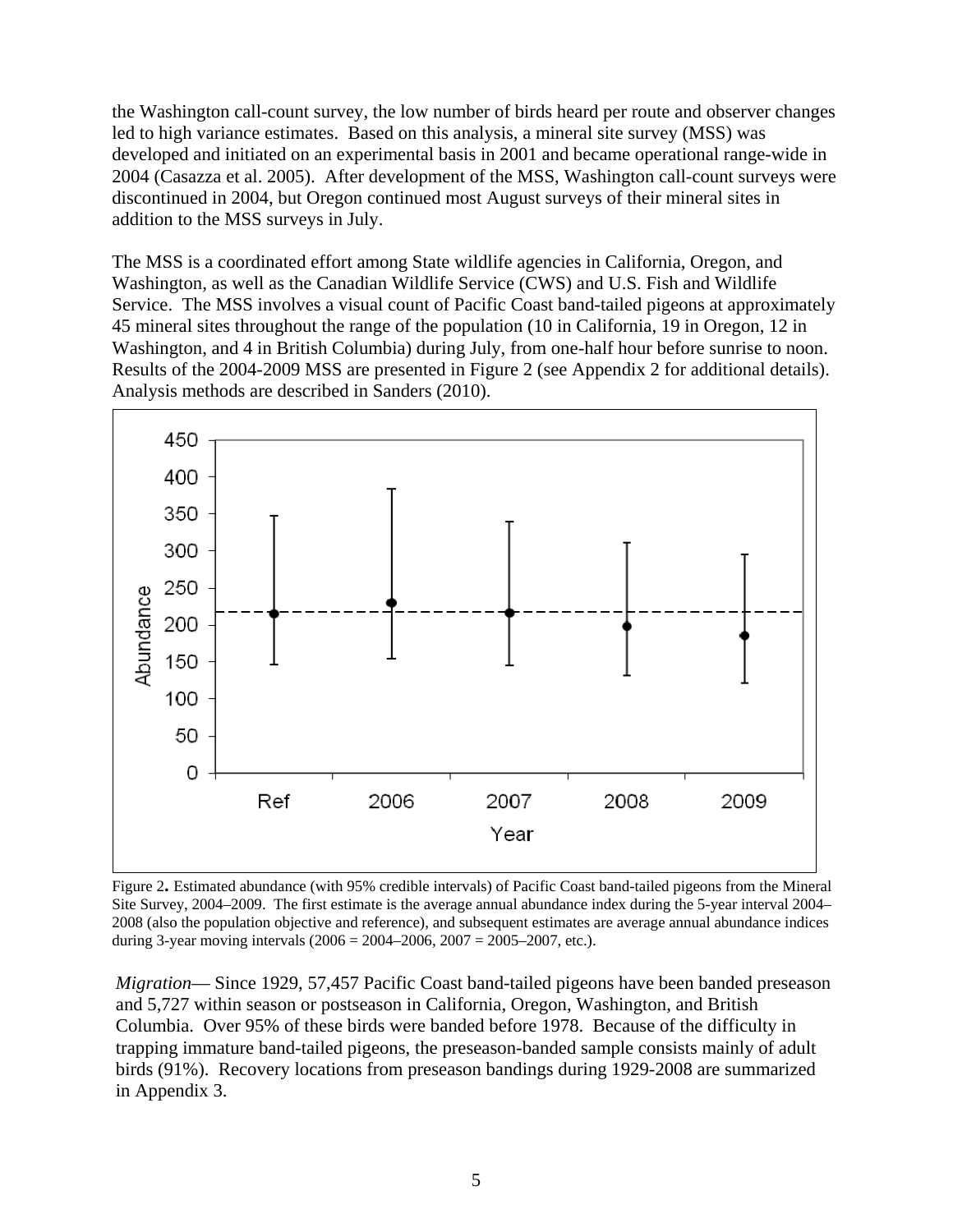In 2006, a satellite telemetry study was initiated by Casazza and Overton (2008) to evaluate breeding distribution and migration routes of Pacific Coast band-tailed pigeons. This study, which tracked 21 PC band-tails during 2007-09, found that spring migration started between April 16 and May 23 and ranged from 15 to 6 days, with an overall mean of 19 days. Fall migration had an average start date of September 23 and an average end date of November 7, for an average duration of 45 days. The overall average distance traveled between winter and breeding season use areas was about 740 km (n=35).

#### C. Productivity and Survival

*Productivity*— Early studies provided basic data on nesting (Neff 1947, MacGregor and Smith 1955, Peeters 1962), while later projects have evaluated mineral site use, nesting habitat, and movements (Jarvis and Passmore 1992, Leonard 1998, Sanders 2000). Pacific Coast band-tailed pigeons nest primarily in conifers, occasionally in hardwoods and shrubs, within closed canopy conifer or mixed hardwood and conifer forest stands (Sanders 2008). Nests are loosely constructed twig platforms and placement is highly variable, ranging 6–120 feet above ground, but is generally near the bole and in dense foliage. Adults are presumably monogamous, and most clutches have one egg; however, some nesting pairs may complete up to three nesting cycles a year in mild climates offering long nesting seasons. Both parents incubate the egg and brood the squab. Nestlings are fed curd-like "crop milk" formed from the inside lining of the crop of both adults.

Peak hatching dates were estimated from the progression of primary molt of wings collected from hunters in California (Slosson and Goss 1982), Washington (Jeffrey 1989), and Oregon (Jarvis and Passmore 1992). The peak of hatch was estimated to be during late July and early August. However, most of the wings were obtained from early September samples, and were thought to underestimate the numbers of squabs hatched between 1 August and 15 October. Wing collections of pigeons shot during mid- to late-September in California and Oregon, and during December in California, estimated that the peak of hatch was during the first 10 days of August, with a substantial number of birds hatched during September and October.

Efforts to obtain age ratios in the Pacific Coast band-tailed pigeon harvest through wingcollection surveys were conducted sporadically in the past (Slosson and Goss 1982, Jeffrey 1989, and Jarvis and Passmore 1992). Since 1994, Pacific Coast band-tailed pigeons have been included in the nationwide Parts Collection Survey, which randomly selects a sample of hunters registered with the Harvest Information Program (HIP). These persons are sent envelopes in which to return one wing from each bird harvested. All wings received annually are examined and categorized by species, age, and sex (see Appendix 4).

*Survival*— In an unpublished analysis of survival and recovery rates using the Brownie Robson method (Graham Smith, USFWS, pers. comm.), survival estimates for adults during 1965-78 varied from about 60-77% in California, Oregon, and Washington (see Appendix 5). A recent evaluation of banding needs concluded that over 15,000 bands would be required over a 5 year period to estimate survival, due to low band recovery rates associated with the population (Michael Casazza, USGS, pers. comm.).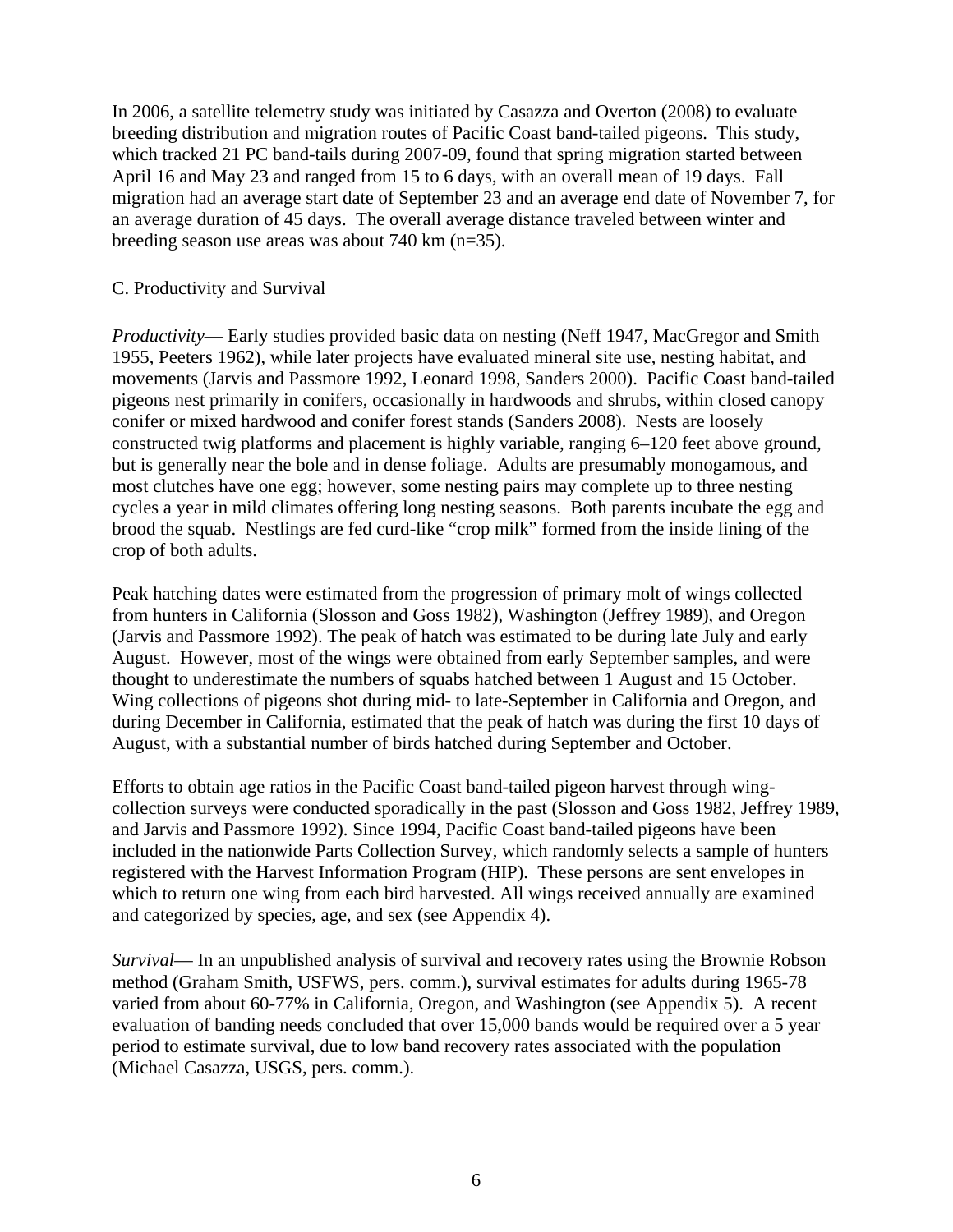Due to low band recovery rates, it is likely that hunting plays a minor role in annual mortality. Slosson and Goss (1982) reported mean direct band recovery rates of 0.37% and 2.38%, respectively, for pre- and post-season bandings in California during 1973-77. In Washington, mean direct recovery rates were 0.34% for immatures and 0.26% for adults during 1971-77 (Jeffrey 1989). Recovery rates derived from the Brownie-Robson method (Brownie et al. 1978) ranged from 1.29% in California to 2.98% in Oregon during varying time periods from 1965-78 (Appendix 5).

In some years, virulent avian trichomoniasis contributes to increased mortality of band-tailed pigeons (Cole 1999). This disease is caused by a parasite passed directly from one bird to another through food, water, and crop milk, and is responsible for mortalities of at least 16,000 Pacific Coast band-tailed pigeons in California in 1988 (Cole 1999).

#### D. Habitat Use

Preferred habitat types vary within breeding and wintering areas from near sea-level on the coast to 14,000 feet in elevation in the Cascade and Sierra Nevada mountains. Preferred tree species generally consist of conifers such as Douglas fir (*Pseudotsuga menziesii*), hemlock (*Tsuga heterophylla),* spruce (*Picea spp*.), fir (*Abies spp*.), and pine (*Pinus spp*.); broad-leaved trees such as alder (*Alnus spp*.), maple (*Acer spp*.), and particularly oak (*Quercus spp*.). Habitats components include berry- and nut-producing trees and shrubs such as cascara (*Rhamnus purshiana*), elderberry (*Sambucus spp*.), wild cherry (*Prunus spp*.), huckleberry (*Vaccinium spp*.), madrone (*Arbutus spp.*).

Wintering Pacific Coast band-tailed pigeons generally frequent pine-oak woodland and coastal chaparral plant associations. However, they are nomadic and seek out locations with abundant food sources, particularly oak mast, pinon pine (*Pinus edulis*) nuts, and manzanita (*Arctostaphylos spp*.) fruits (Neff 1947, Smith 1968). Cultivated crops, such as wheat, corn, and peas also are attractive to pigeons as food sources in some years, particularly during early spring and winter (Braun 1994); commercial fruit, particularly cherries, also lure band-tails to orchards in years of natural food shortage. Feeding areas vary in location from year to year; an area containing large numbers of birds one year may be completely empty of birds the next.

Habitats for Pacific Coast band-tailed pigeons have been influenced by timber harvest and other human activities. Although timber harvest on private lands began in the late 1800s, major timber harvest programs by the Forest Service and BLM started between 1945-50 (Lujan et al. 1992). Clear-cutting with subsequent replanting has been the most widely used technique. Modern silvicultural practices, including the use of herbicides to control deciduous shrubs and trees, have potentially reduced food-producing plants throughout the range of the Pacific Coast band-tailed pigeon (Braun 1994). Berry/mast- producing shrubs and trees are important food sources, particularly close to mineral sources and higher elevation areas used during migration (Braun 1994).

Mineral sites used by band-tails are not very common, and many are in private ownership without protection from loss or degradation (Casazza 2003). Casazza and Overton (2008) found high fidelity of birds to breeding areas. Based on tracking movements of individual birds with satellite transmitters between 2007 and 2009, the average distance between the centers of annual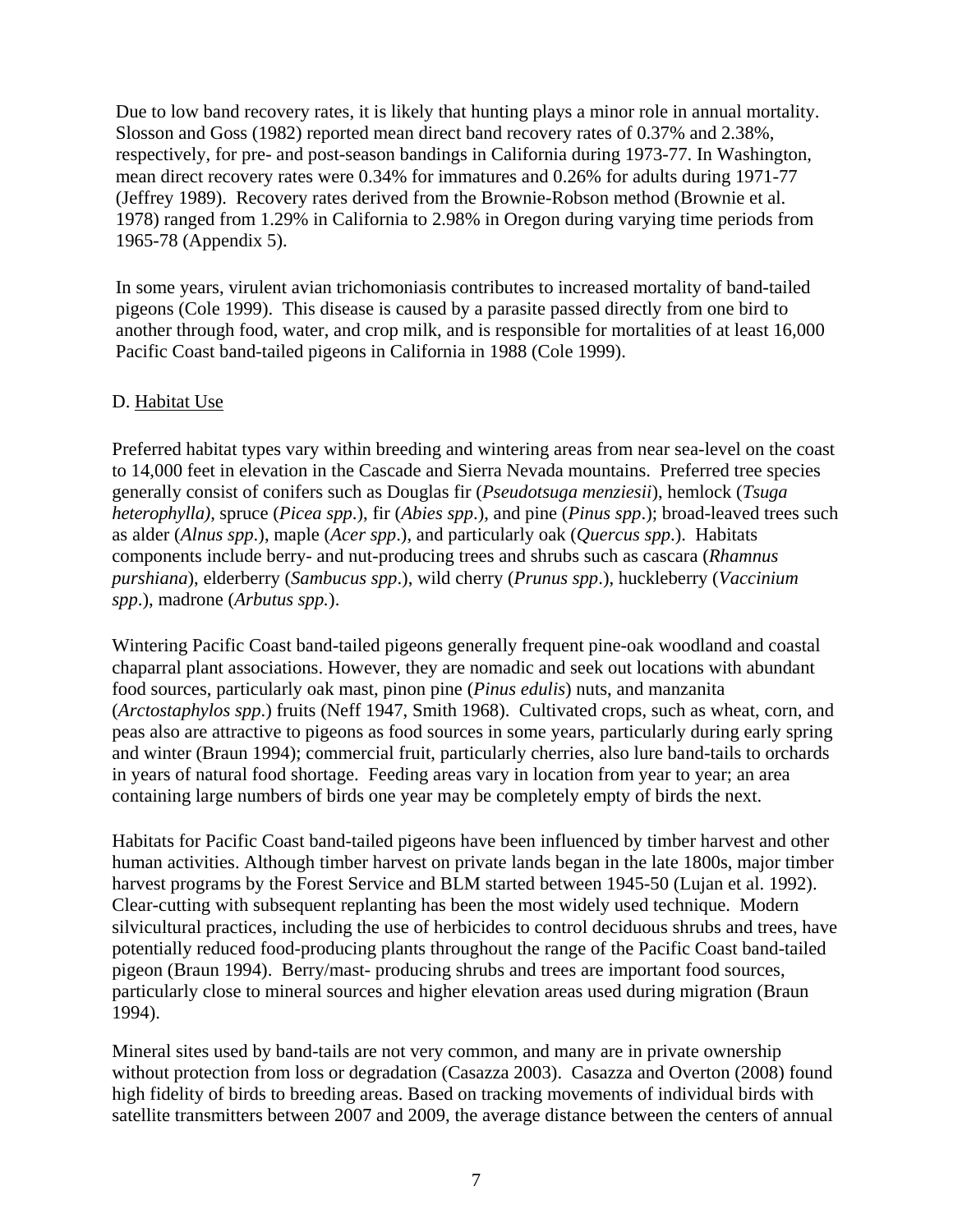breeding season home ranges was 2.9 km (n=9). Virtually all birds were located within 35km of a mineral site during the breeding season.

## E. Hunting and Other Public Use

After a 19-year moratorium, federal frameworks have permitted hunting of Pacific Coast bandtailed pigeon throughout their range, in whole or in part, since 1932. Hunting seasons for Pacific Coast band-tailed pigeons in Baja California have been closed in all years except for a 6-year period during 1981-86; during that time, bag/possession limits were 5/10 and seasons generally were about 2 months long during November and December. In the United States, season dates and bag limits varied through the years, and have been more restrictive since 1987 in response to declining populations (see Figure 3 and Appendix 6). Due to declines in call-count survey indices, Washington's season was closed from 1991 through 2001, and British Columbia's season was closed from 1994 through 2001 based on Washington's call-count survey trends. Figure 3: Federal frameworks for Washington and Oregon, and each of California's two zones**.** 



Between 1957 and 1988, each of the wildlife agencies in the principal Pacific Coast band-tailed pigeon states/province obtained annual harvest statistics through general random mail surveys. Data after 1988 are generally not comparable to earlier estimates because of changes in sampling techniques. Beginning in 1999, USFWS obtained estimates of harvest, hunter numbers, and days afield for Pacific Coast band-tailed pigeons as part of the USFWS Harvest Information Program (see Appendices 7-9). WDFW has required permits and mandatory harvest reports for hunters in western Washington since the season reopened in 2002 (see harvest estimates in Appendix 7).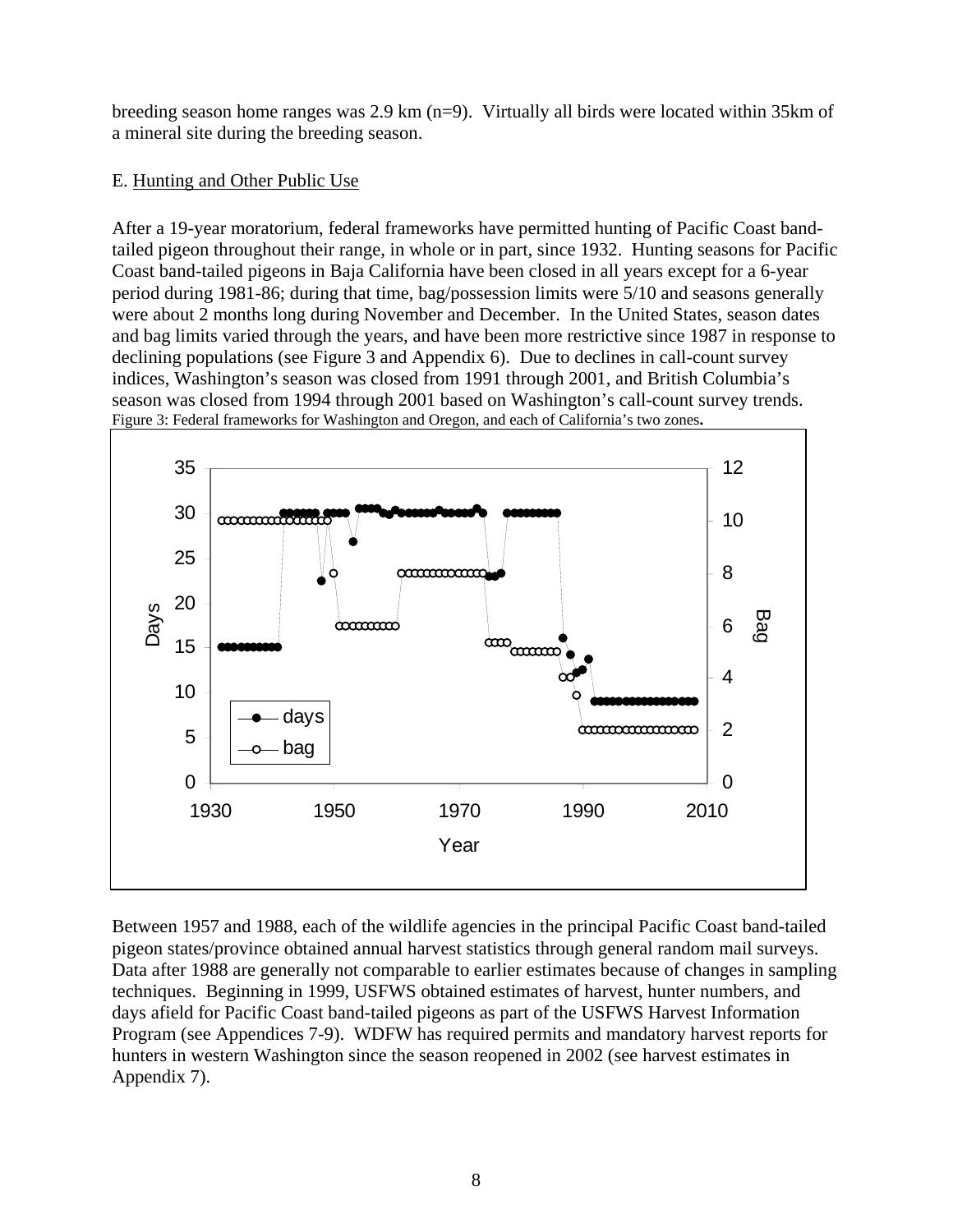The Canadian Wildlife Service (CWS) has estimated harvest in British Columbia since 1967, and the BC Ministry of Environment has provided an additional mail questionnaire since reopening the season in 2002 (see Appendix 7). The CWS Committee on the Status of Endangered Wildlife in Canada (COSEWIC 2008) recently completed an assessment of the status of Pacific Coast band-tailed pigeons in Canada and recommended the species be listed under the Species At Risk Act (SARA) as *"Species of Concern*", which may affect its future status as a game species. The federal Minister of the Environment will oversee consultation on whether the species should be added to the List of Wildlife Species at Risk (Schedule 1) under SARA. Provincially the species is Blue-listed in BC (equivalent of Special Concern).

Studies conducted in Oregon in the 1980s found that hunting at mineral sites in Oregon during early September may disproportionately harvest experienced adult breeders (Jarvis and Passmore 1992). Based on this information, federal season frameworks in Oregon and Washington have been restricted to September 15 or later since 1988 to reduce harvest on this productive portion of the population. Likewise, research in British Columbia by March (1971) indicated similar impacts from early September harvest. Band-tailed pigeon seasons were closed in British Columbia between 1994 and 2001 and a restrictive season with a delayed opening (moved from 1 to 15 September) was re-introduced in 2002.

Because the band-tailed pigeon generally is a secretive bird in secluded habitat, birders seek it and other forest birds during field trips. The band-tailed pigeon's habit of frequenting mineral springs is exploited by photographers who can establish blinds in advantageous positions for close-up photographs. During the past 30 years, many people have established backyard feeder and water stations in urban and suburban areas that attract band-tails on a daily basis.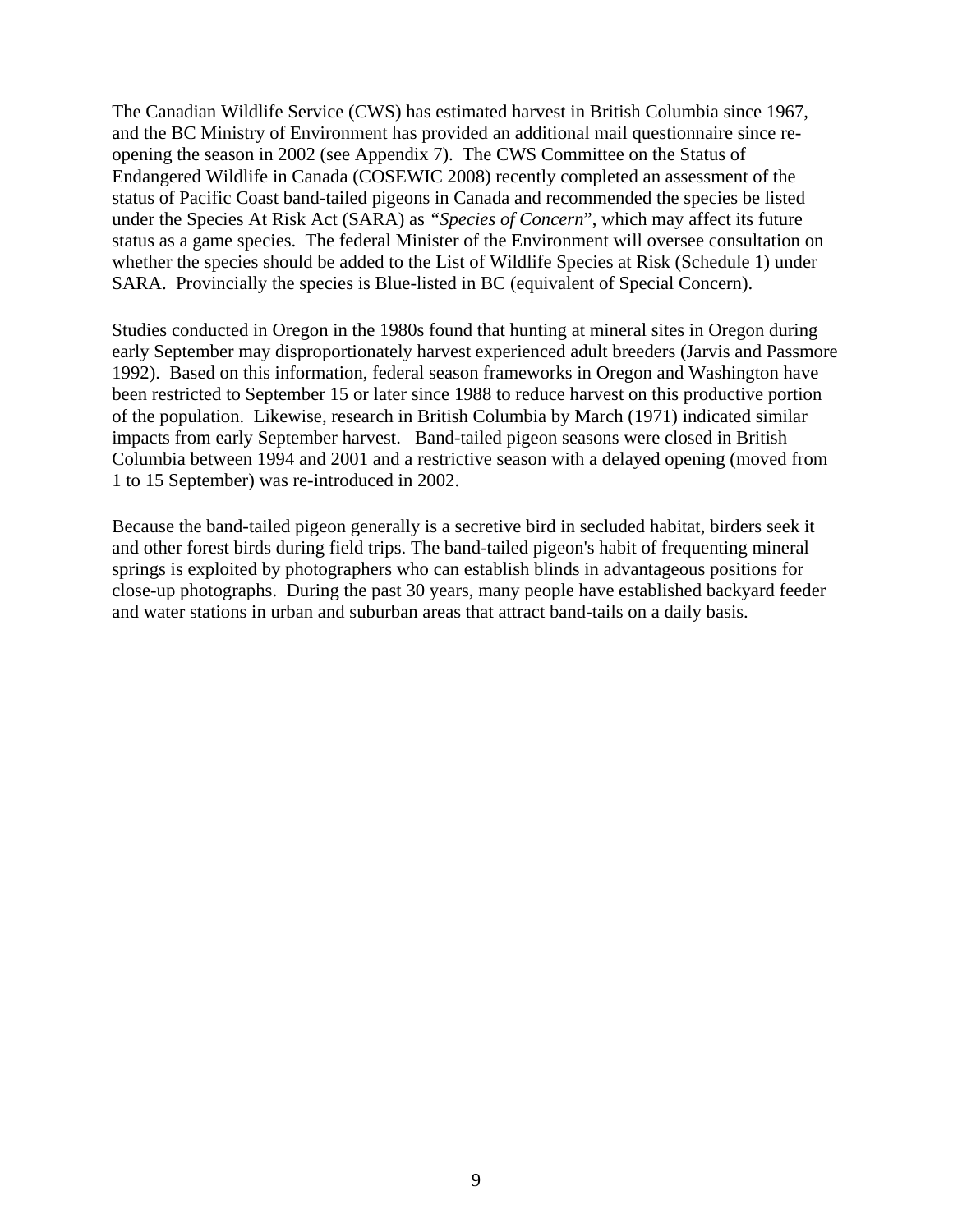## **PROBLEMS**

- A. Uncertainty associated with assessment of population size and trends.
- B. Lack of current information to derive survival and harvest rates, assess vital rates, and determine effects on population dynamics.
- C. Low reproductive potential relative to other game birds, limiting population growth rates.
- D. Unknown effects of timber management, as well as loss or degradation of mineral sites, on the potential for remaining habitats to support desired population levels. Of particular concern are:
	- a. Herbicide treatment of clear-cut areas causing reduction of food-producing shrubs.
	- b. Monoculture in forest regeneration causing lack of variety in feeding areas.
	- c. Harvest of cascara bark; this practice kills the plants with resultant loss of an important food source.
	- d. Removal of oak species for charcoal and firewood and to provide grazing areas in California and Oregon; removal of oak and other forage species by residential and commercial development in Washington and British Columbia.
	- e. Loss of mineral springs because of natural degeneration or development.
- E. Unknown effects of environmental pollution and disease, including Trichomoniasis.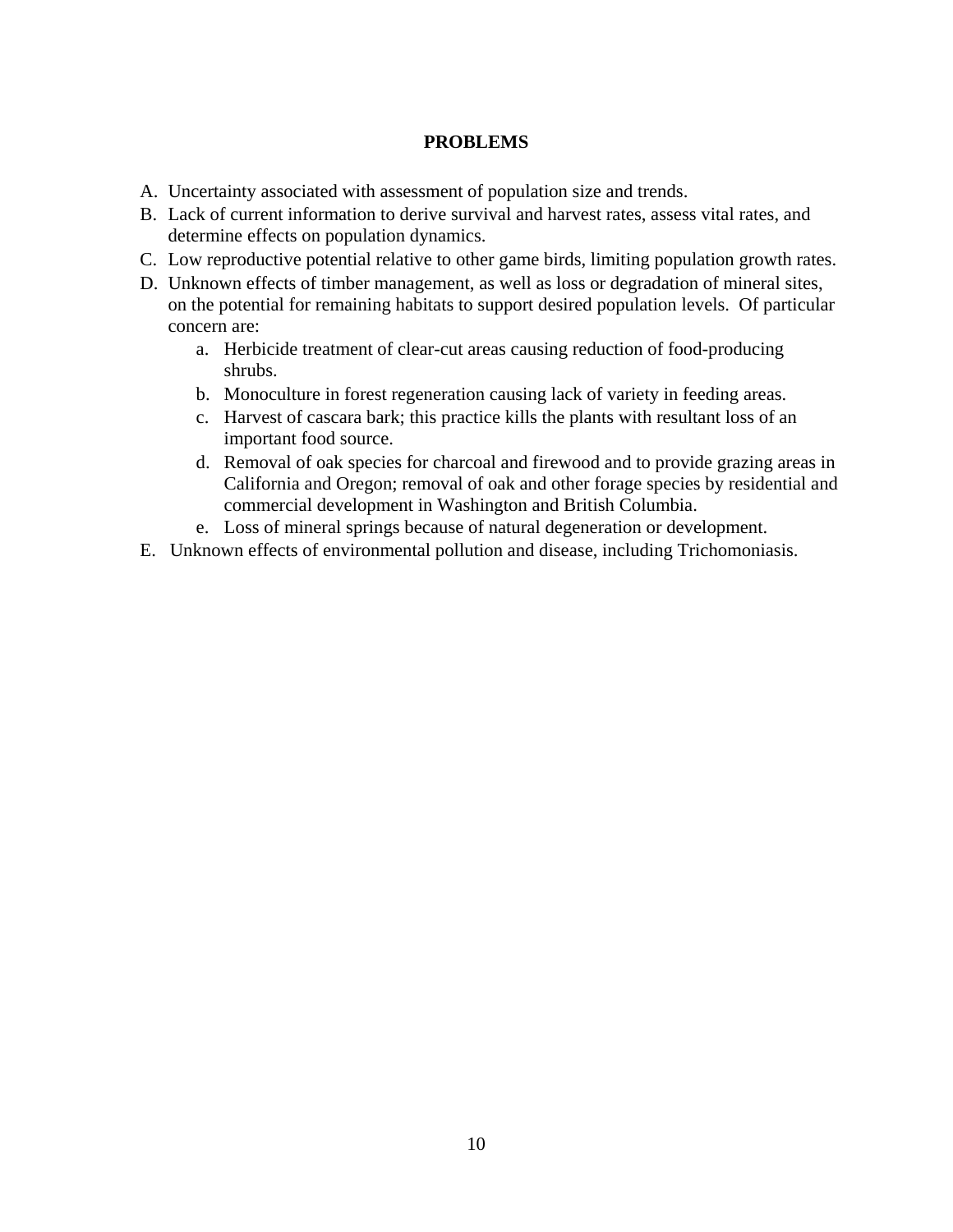## **RECOMMENDED MANAGEMENT STRATEGIES**

The following management procedures are recommended in recognition that the degree and timing of their implementation by the various agencies will be influenced by staffing levels and fiscal and legislative constraints beyond the scope of this plan. However, considering the present status of Pacific Coast band-tailed pigeons, a renewed effort among states, provinces, and federal wildlife/land management agencies should be made to provide adequate funding and personnel to achieve the goals, objectives, and management strategies outlined in this plan.

#### A. Population Assessment

1. Coordinate and conduct annual mineral site survey to assess population trends.

| Lead Agency:   | <b>USEWS</b>    |
|----------------|-----------------|
| Participating: | States, BC, CWS |
| Priority:      |                 |
| Schedule:      | Ongoing         |

2. Maintain and enhance mail-parts survey to assess annual production.

| Lead Agency: | <b>USFWS</b>  |
|--------------|---------------|
| Priority:    | $\mathcal{D}$ |
| Schedule:    | Ongoing       |

#### B. Habitat

1. Develop and distribute habitat management guidelines to promote beneficial silvicultural and land development practices for Pacific Coast band-tailed pigeons.

| Lead Agencies: | States, BC, USFWS, USFS, CWS |
|----------------|------------------------------|
| Priority:      |                              |
| Schedule:      | ongoing                      |

2. Support documentation, acquisition, and enhancement of all existing mineral sites, and establishment of new mineral sites.

| Lead Agencies: | States, BC, USFWS, USFS, CWS |
|----------------|------------------------------|
| Priority:      |                              |
| Schedule:      | ongoing                      |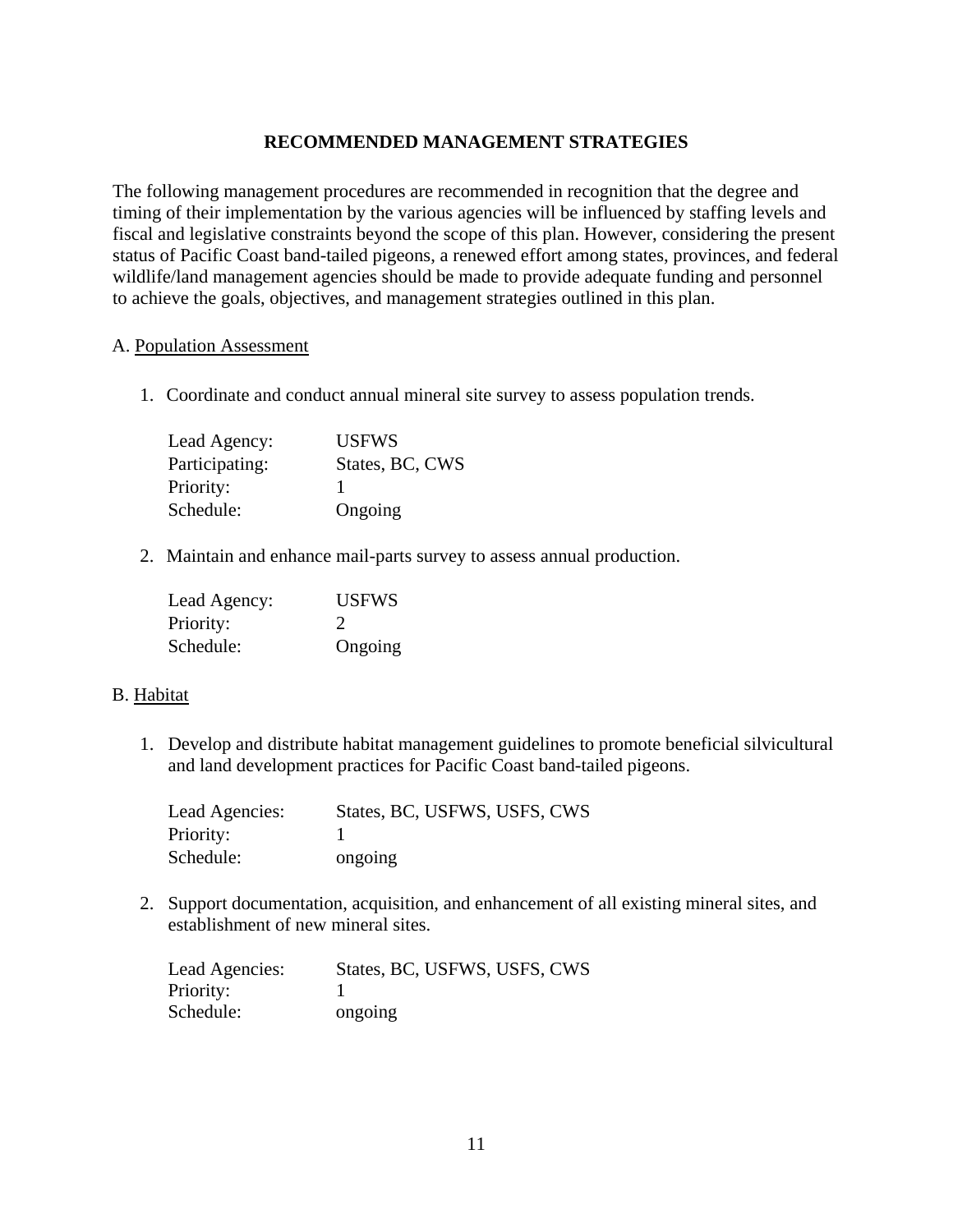3. Identify status and trends of habitat used by Pacific Coast band-tailed pigeons throughout their range.

| Lead Agencies: | States, BC, USFWS, USFS, CWS |
|----------------|------------------------------|
| Priority:      |                              |
| Schedule:      | ongoing                      |

#### C. Harvest

1. Maintain conservative harvest regulations because of low recruitment, past declines, and potential for overharvest. Establish annual hunting season regulations according to the prescribed harvest strategy in Table 1, and change regulation packages when the Population Index (80% of the model posterior probability distribution [PPD] for the current 3-year average MSS Index) exceeds prescribed threshold levels (see Appendix 2 for additional details).

| Lead Agencies: | States, USFWS |
|----------------|---------------|
| Priority:      |               |
| Schedule:      | ongoing       |

#### Table 1: Pacific Coast Band-tailed Pigeon Harvest Strategy

| Population Index <sup>1</sup>       | <b>Regulation Package</b> | Daily Bag Limit <sup>2</sup> |
|-------------------------------------|---------------------------|------------------------------|
| $25\%$ Above Objective <sup>3</sup> | Moderate                  | 4                            |
| Objective $3$                       | Restrictive               | 2                            |
| 25% Below Objective <sup>3</sup>    | Closed                    |                              |

Reopening Level After Closure = Population Index 10% Above Closure Level

<sup>3</sup>Objective is 2004-08 average adjusted MSS Index

2. Establish improved sampling techniques for collection of harvest data.

| Lead Agencies: | Each state or province in conjunction with USFWS |
|----------------|--------------------------------------------------|
| Priority:      |                                                  |
| Schedule:      | ongoing                                          |

<sup>&</sup>lt;sup>1</sup>Current 3-yr. average MSS Index

<sup>&</sup>lt;sup>2</sup> Assumes 9-day season (including each of two California zones)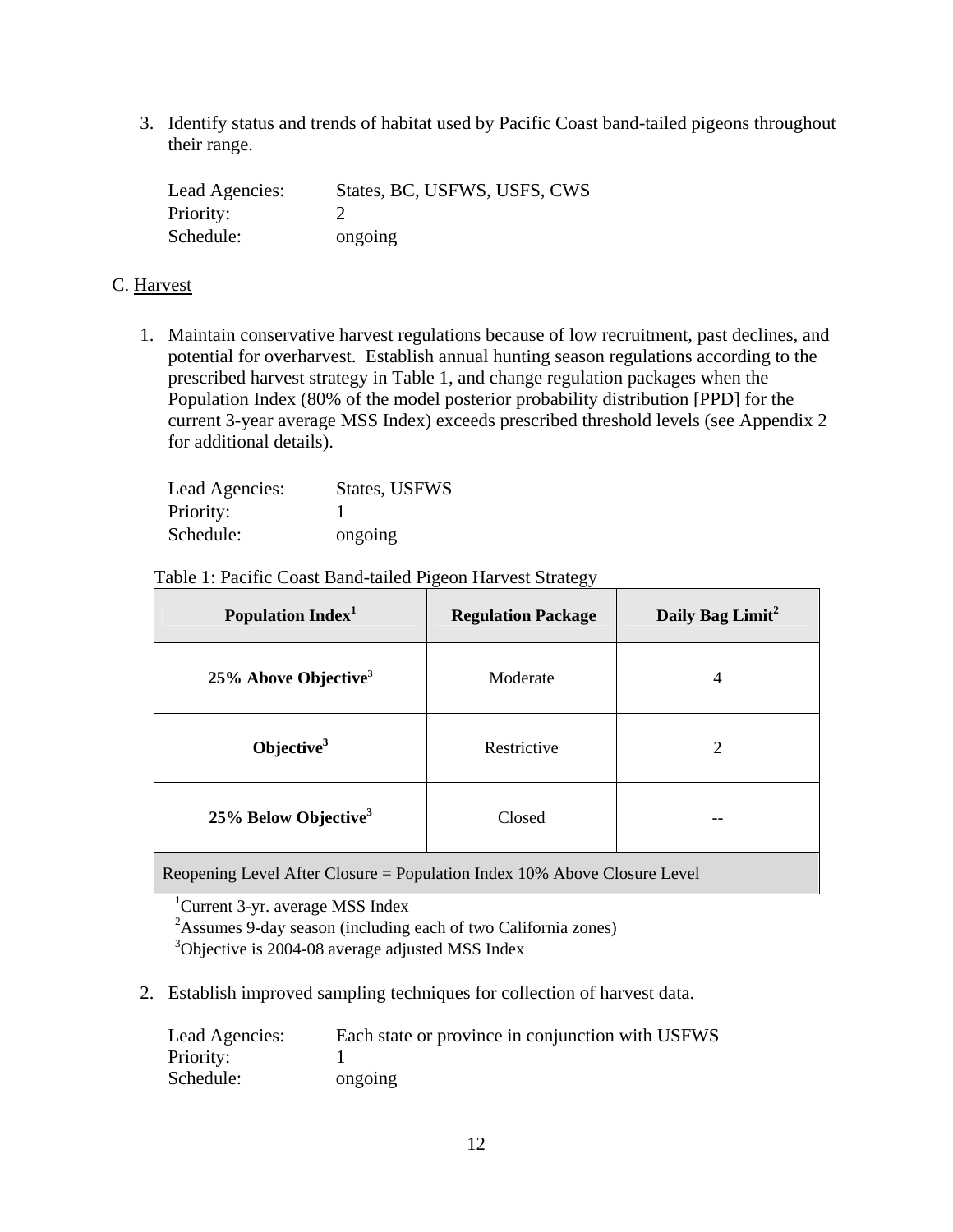#### D. Research

1. Evaluate the reliability of the MSS and BBS to estimate trends and abundance.

| Lead Agencies: | USFWS, USGS, CWS |
|----------------|------------------|
| Priority:      |                  |
| Schedule:      | 2011-2012        |

2. Support research to evaluate foraging habitat in relation to nesting areas, compare quality of foraging habitat relative to vital rates, investigate the effects of herbicide applications on forage species, and evaluate other silvicultural practices affecting bandtail survival and reproduction.

| Lead Agencies: | Subcommittee |
|----------------|--------------|
| Priority:      |              |
| Schedule:      | 2011-2012    |

3. Evaluate effects of disturbance on daily use of mineral sites and reproductive success.

| Lead Agencies: | USGS, States, BC/CWS |
|----------------|----------------------|
| Priority:      |                      |
| Schedule:      | 2010-11              |

4. Investigate the effects of diseases and contaminants on Pacific Coast band-tailed pigeons.

| Lead Agencies: | <b>USGS</b>   |
|----------------|---------------|
| Priority:      | $\mathcal{L}$ |
| Schedule:      | ongoing       |

5. Evaluate telemetry marking project to assess current survival rates.

| Lead Agency:   | <b>USGS</b>  |
|----------------|--------------|
| Participating: | Subcommittee |
| Priority:      | 3            |
| Schedule:      | 2010-11      |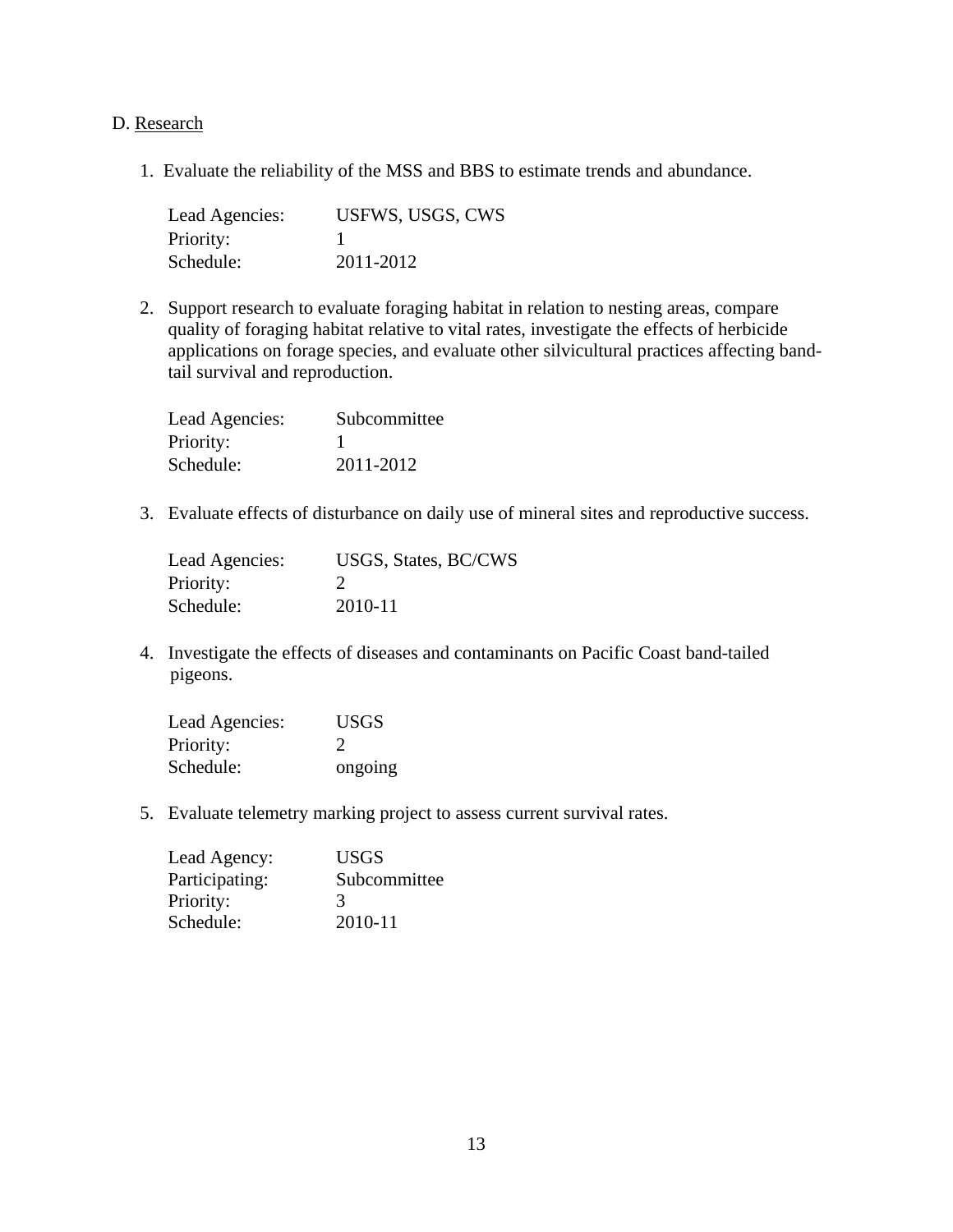#### **ANNUAL REVIEW OF THE PLAN**

The subcommittee shall meet annually, or as needed, to review progress in meeting the goals and objectives of this plan and to recommend revisions. The subcommittee shall report on this progress to the Pacific Flyway Council and to other organizations interested in cooperating in management of Pacific Coast band-tailed pigeons. It will be the responsibility of the U.S. Fish and Wildlife Service (DMBM) to annually update tables on population status and harvest, and determine the current population parameters for the harvest strategy.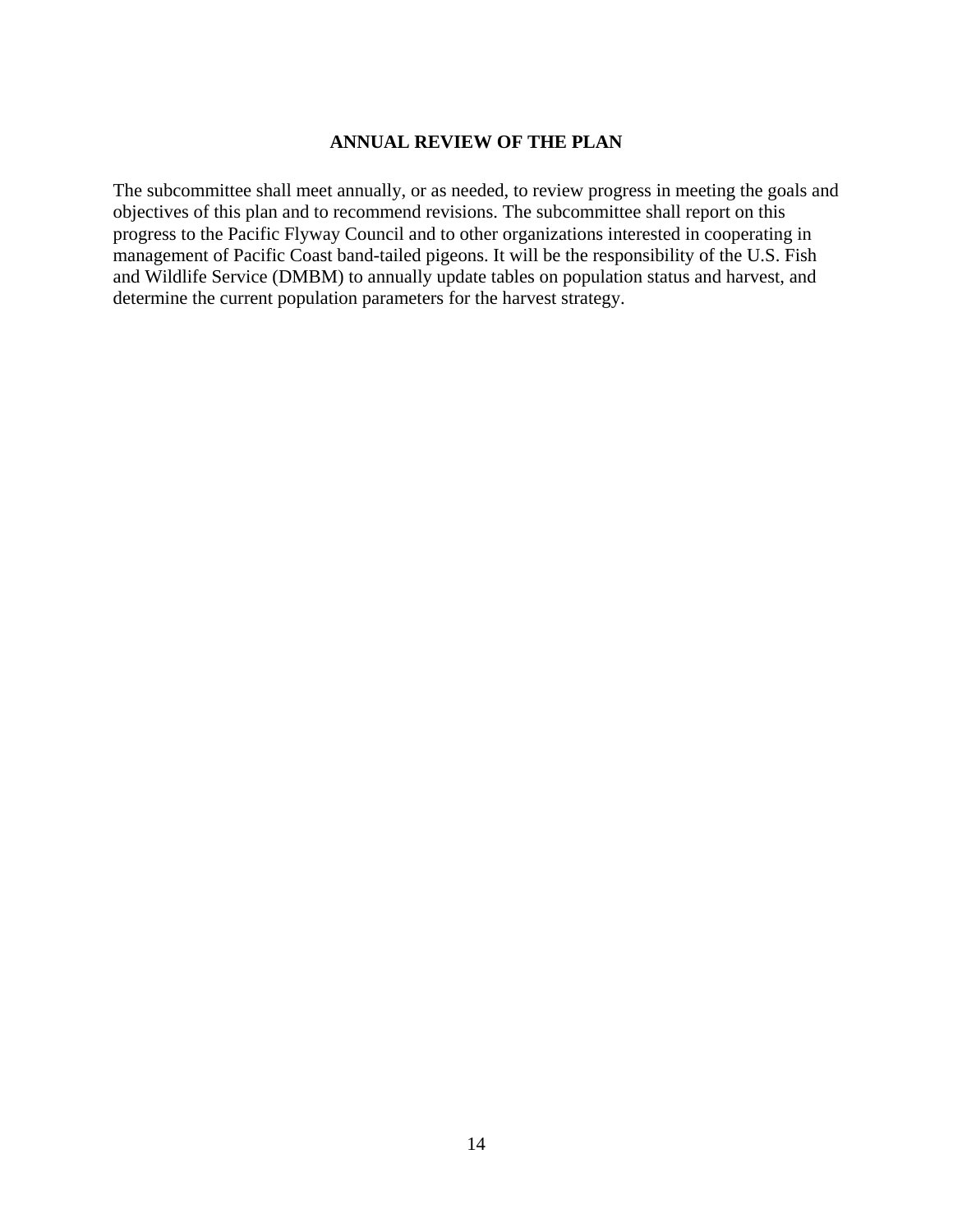#### **LITERATURE CITED**

- American Ornithologists' Union. 2008. Check-list of North American birds,  $6<sup>th</sup>$  ed. Allen Press, Inc., Lawrence, Ks. 877 pp.
- Atwood, E. L. 1956. Validity of mail survey data on bagged waterfowl. J. Wildl. Manage.  $20(1):1-16.$
- Babcock, K. M., E. G. Hunt, and P. S. Duncan. 1990. Waterfowl breeding ground surveys and migratory bird harvest surveys. Ad hoc committee report to IAFWA. 28 pp.
- Bendire, C. 1892. Life histories of North American birds with special reference to their breeding habits and eggs. Smithsonian Contrib. to Knowledge 28. U.S. Natl. Mus., Special Bull. No.1. 446pp.
- Benson, D. A. 1968. Waterfowl harvest and hunter activity in Canada during the 1967-68 hunting season. Progress Notes—Can. Wildl. Serv. No.5. 6pp.
- Benson, D. A. 1969. Waterfowl harvest and hunter activity in Canada during the 1968-69 hunting season. Progress Notes—Can. Wildl. Servo No. 10. 6pp.
- Benson, D. A. 1970. Report on sales of the Canada migratory game bird hunting permit and waterfowl harvest and hunter activity, 1969-70. Progress Notes—Can. Wildl. Serv. No. 16. 34pp.
- Benson, D. A. 1971. Report on sales of the Canada migratory game bird hunting permit and waterfowl harvest and hunter activity, 1970. Progress Notes—Can. Wildl. Serv. No. 22. 29pp.
- Bolsinger, C. L. 1988. The hardwoods of California's timberlands, woodlands, and savannas. Resource. Bull. PNW-RB148. Portland, Ore. U.S. Dept. Agri., Forest Service, Pac. Northwest Res. Sta. 148pp.
- Braun, C. E. 1972. Movements and hunting mortality of Colorado band-tailed pigeons. Trans. N. Am. Wildl. Nat. Resour. Conf. 37:326-334.
- Braun, C. E. 1973. Distribution and habitats of band-tailed pigeons in Colorado. Proceedings—West. Assoc. State Game and Fish Comm. 53:336-344.
- Braun, C. E. 1994. Band-tailed Pigeon. *In* Tacha, T. and C. E. Braun. Migratory shore and upland game bird management in North America. Allen Press, Lawrence, Kansas. 223 pp.
- Braun, C. E., W. J. Adrian, and R. E. Keiss. 1977. Mercury residues in Colorado band-tailed pigeons. J. Wildl. Manage. 41:131-134.
- Braun, C. E., D. E. Brown, J. D. Pederson, and T. P. Zapatka. 1975. Results of the Fourcorners cooperative band-tailed pigeon investigation. U.S. Fish Wildl. Serv., Resour. Pub. 126. 20pp.
- Braun, C. E., F. J. Ward, J. Allen, and R. J. Boyd. 1979. Plumage aberrancies in band-tailed pigeons. Southwest Nat. 24(2) :391-393.
- Brewer, L. W. 1981. Pages 87-91. Migratory upland bird report band-tailed pigeon. *In* western migratory upland game bird committee report, 1981. Compiler J. C. Bartonek. 91pp.
- Brownie, *C.,* D. R. Anderson, K. P. Burnham, and D. S. Robson. 1978. Statistical inference from band recovery data—A handbook. U.S. Fish and Wildl. Servo Resource Publ. 131. 212 pp.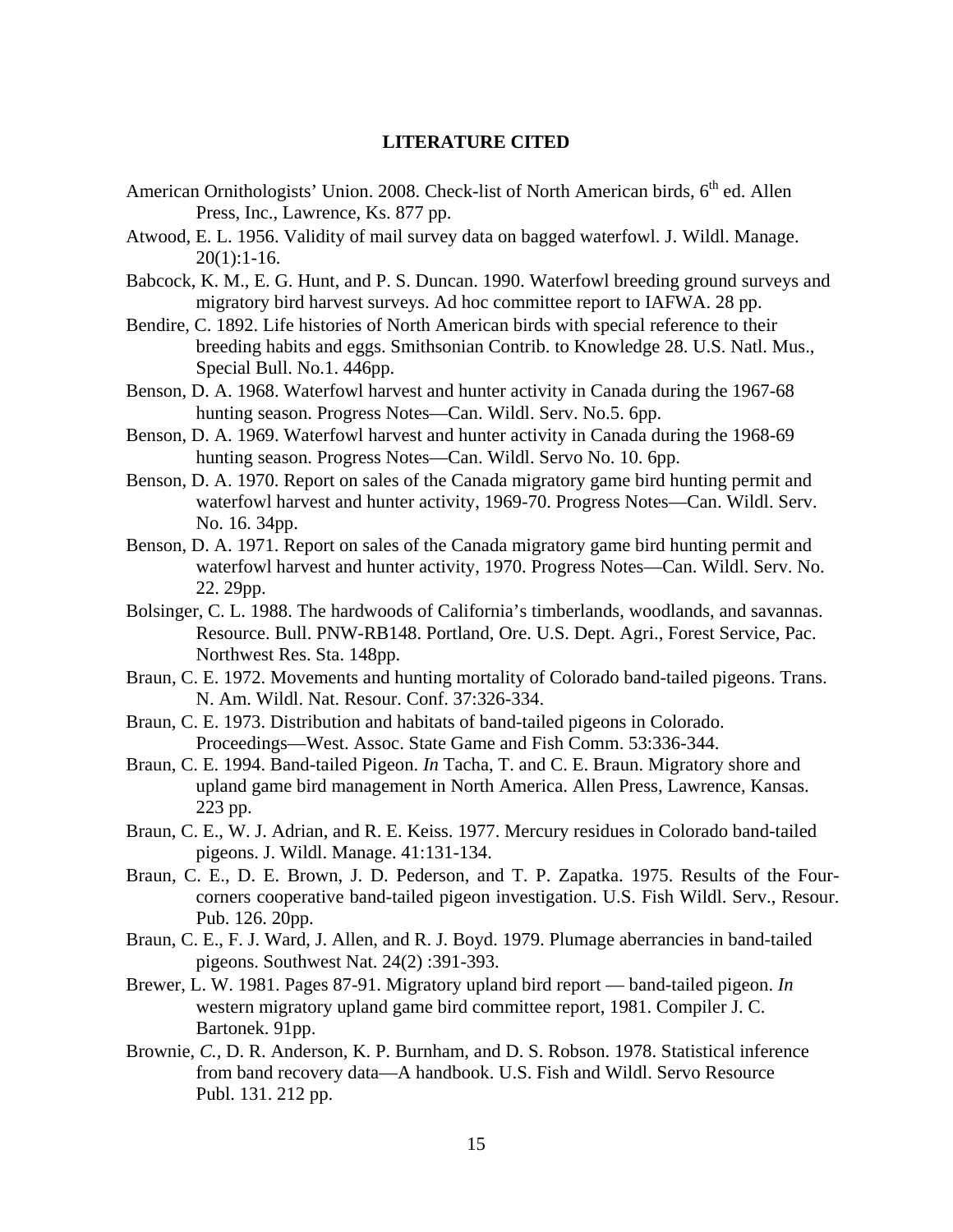- California Department of Fish and Game. 1966. Calif. Fish and Wildl. Plan. Vol. II. Calif. Dept. of Fish and Game. 68pp.
- Casazza, Michael L., J.L. Yee, M. R. Miller, D.L. Orthmeyer, D. R. Yparraguirre, R. L. Jarvis, and C. T. Overton. 2005. Evaluation of current population indices for band-tailed pigeons. Wildlife Society Bulletin 33(2):606-615.
- Casazza, Michael L., and C. T. Overton. 2008. Breeding distribution and migration routes of Pacific Coast band-tailed pigeons *In* Dolton, D. D. (Compiler). 2009. Webless Migratory Game Bird Research Program, Project Abstracts – 2008. USFWS, Laurel, MD.
- Chambers, W. L. 1912. Who will save the band-tailed pigeon? Condor 14(3) :108.
- Cole, R.A. 1999. Trichomoniasis. Pages 201-206 *in* M. Friend and J.C. Franson, editors. Field manual of wildlife diseases. U.S. Geological Survey, Madison, WI, USA.
- Cooch, F. G., G. W. Kaiser, and L. Wight. 1973. Report on 1972 sales of the Canada migratory game bird hunting permit, migratory game bird harvest and hunter activity. Progress Notes—Can. Wildl. Serv. No. 34. 10 pp.
- Cooley, C. D., J. A. Jackson, B. J. Schardien, and F. Swan. 1979. Band-tailed pigeon first state record for Mississippi. Miss. Kite 9(1):5-6.
- Coues, E. 1874. Birds of the northwest: A handbook of the ornithology of the region drained by the Missouri River and its tributaries. U.S. Geol. Survey of the Territories, Misc. Publ. No.3, Wash., 791pp.
- Curtis, P. D. 1981. Evaluation of daily counts of band-tailed pigeons as a census method. M.S. Thesis. Colo. State Univ., Ft. Collins. 113pp.
- Curtis, P. D., and C. E. Braun. 1980. Evaluation of daily counts of band-tailed pigeons as a census method. J. Colo.-Wyo. Acad. Sci. 12(1):36-37. Abstract only.
- Curtis, P. D., and C. E. Braun. 1981. Band-tailed pigeon behavior at artificial bait sites in Colorado. J. Colo.-Wyo. Acad. Sci. 13(1):56. Abstract only.
- Denney, R. R. 1981. Pages 73-82. Band-tailed pigeon report. *In* western upland game bird committee report, 1981. Compiler J. C. Bartonek. 91pp.
- Dolton, D. D. 1985. Mourning dove breeding population status, 1985. U. S. Fish and Wildl. Servo Admin. Rept., Laurel, Md., 11 pp.
- Dolton, D. D. 1993. The call-count survey: historic development and current procedures. Pp. 233-252 *in* T. S. Baskett, M. W. Sayre, R. E. Tomlinson, and R. E. Mirarchi, eds., Ecology and management of the mourning dove. Stackpole Books, Harrisburg, PA 567 pp.
- Drewien, R. C., R. J. Vernimen, S. W. Harris, and C. F. Yocom. 1966. Spring weights of bandtailed pigeons. J. Wildl. Manage. 30(1):190-192.
- Duncan, L. R. 1979. A band-tailed pigeon recovery in Florida. Fla. Field Nat. 7(2).28-29.
- Einarsen, A. S. 1953. Problems of the band-tailed pigeon. Proceedings of the Western Assoc. State Game and Fish Comm. 33:140-146.
- Evans, M. 1980. First North Carolina record of a band-tailed pigeon. Chat 44(4) :106-107.
- Fitzhugh, E. L. 1970. Literature review and bibliography of the band-tailed pigeon of Arizona, Colorado, New Mexico and Utah. Ariz. Dept. of Game and Fish, Spec. Rep. 33pp.
- Fitzhugh, E. L. 1974. Chronology of calling, egg laying, crop gland activity, and breeding among wild band-tailed pigeons in Arizona. Ph.D. Dissertation. Univ. of Ariz., Tucson. 85pp.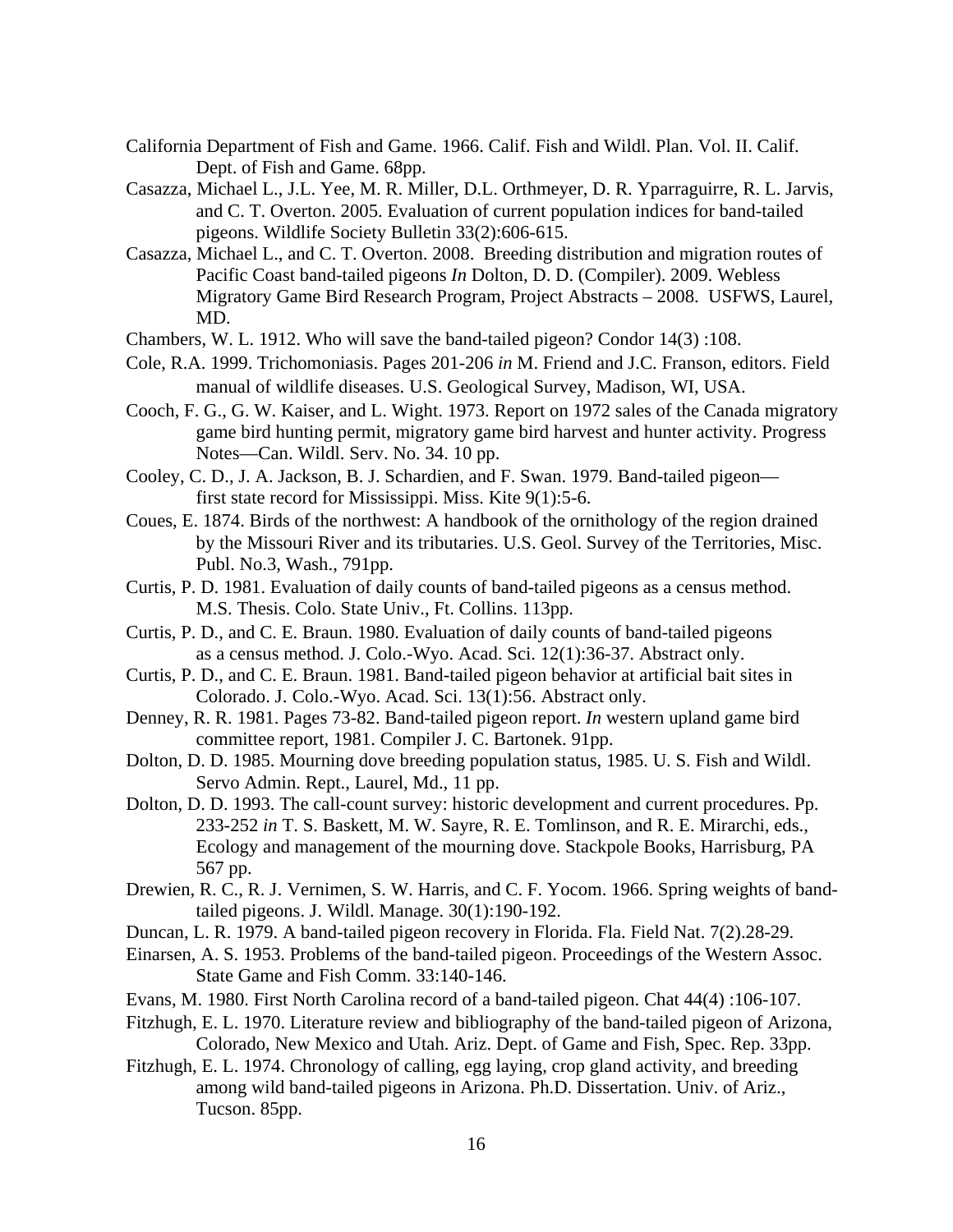- Fry, M. E., and C. E. Vaughn. 1977. Acorn selection by band-tailed pigeons. Calif. Fish and Game 63(1):59-60.
- Geissler, P. H. 1984. Estimation of animal population trends and annual indices from a survey of call-counts or other indications. Pages 472-477 *in* Proc. 1984 Amer. Statis. Assoc., Sec. on Surv. Res. Methods. Amer. Statis. Assoc., 21 Washington, D. C. 830 pp.
- Glover, F. A. 1953. A nesting study of the band-tailed pigeon (*Columba fasciata*) in northwestern California. Calif. Fish and Game 39(3) :397-407.
- Goodwin, D. 1983. Pigeons and doves of the world. 3<sup>rd</sup> ed. Cornell Univ. Press, Ithaca, N.Y. 363 pp.
- Grinnell, J. 1913. The outlook for conserving the band-tailed pigeon as a game bird of California. Condor 15(1) :25-40.
- Gutierrez, R. J. 1973. Reproductive biology of the band-tailed pigeon (*Columba fasciata*). M.S. Thesis. Univ. of N.M., Albuquerque. 28pp.
- Gutierrez, R. J., C. E. Braun, and T. P. Zapatka. 1975. Reproductive biology of the band-tailed pigeon in Colorado and New Mexico. Auk 92(4) :665-677.
- Harris. 1968. Methods for determining age of band-tailed pigeons. J. Wildl. Manage. 32(2):421-424.
- Houston, D. B. 1963. A contribution to the ecology of the band-tailed pigeon, *Columba fasciata* M.A. Thesis. Univ. of Wyo., Laramie. 74pp.
- Hunt, C. B. 1967. Physiography of the United States. W. H. Freeman & Co., San Francisco, Calif. 480pp.
- Jarvis, R. L., and M. F. Passmore. 1992. Ecology of band-tailed pigeons. *In* Oregon. Biol. Rept. 6, U. S. Fish and Wildl. Serv., Washington, D. C. 38 pp.
- Jeffrey, R. G., Chairman. 1977. Pages 210-245. Band-tailed pigeon (*Columba fasciata*). *In* G. C. Sanderson (editor). Management of migratory shore and upland game birds in North America. Intl. Assoc. of Fish and Wildl. Agencies., Wash., D.C. 358pp.
- Jeffrey, R. G. 1989. The band-tailed pigeon: distribution, effects of harvest, regulations, mortality rates, and habits, 1968-79. Completion Rept., Washington Dept. of Wildlife, Olympia. 97 pp.
- Kautz, J. E., and C. E. Braun. 1981. Survival and recovery rates of band-tailed pigeons in Colorado. J. Wildl. Manage. 45(1):214-218.
- Keppie, D. M. 1977. Morning versus afternoon calling of band-tailed pigeons. J. Wildl. Manage. 41(2) :320-322.
- Keppie, D.M. and C.E. Braun. 2000. Band-tailed pigeon (*Columba fasciata*) *In* The Birds of North America, No. 530 (A. Poole and F. Gill, eds.). The Birds of North America, Inc., Philadelphia, PA.
- Keppie, D. M., H. M. Wight, and W. S. Overton. 1970. A proposed band-tailed pigeon census—a management need. Trans. N. Am. Wildl. Nat. Resour. Conf. 35:157-171.
- Legris, A. M., and H. Levesque. 1991. Migratory game birds harvested in Canada during the 1990 hunting season. Can. Wildl. Serv. Prog. Notes 197. 40 pp.
- Link, W. A., and J. R. Sauer. 2002. A hierarchical model of population change with application to Cerulean Warblers. Ecology 83:2832-2840.
- Link, W. A., J. R. Sauer, and D. K. Niven. 2006. A hierarchical model for regional analysis of population change using Christmas Bird Count data, with application to the American Black Duck. Condor 108:13–24.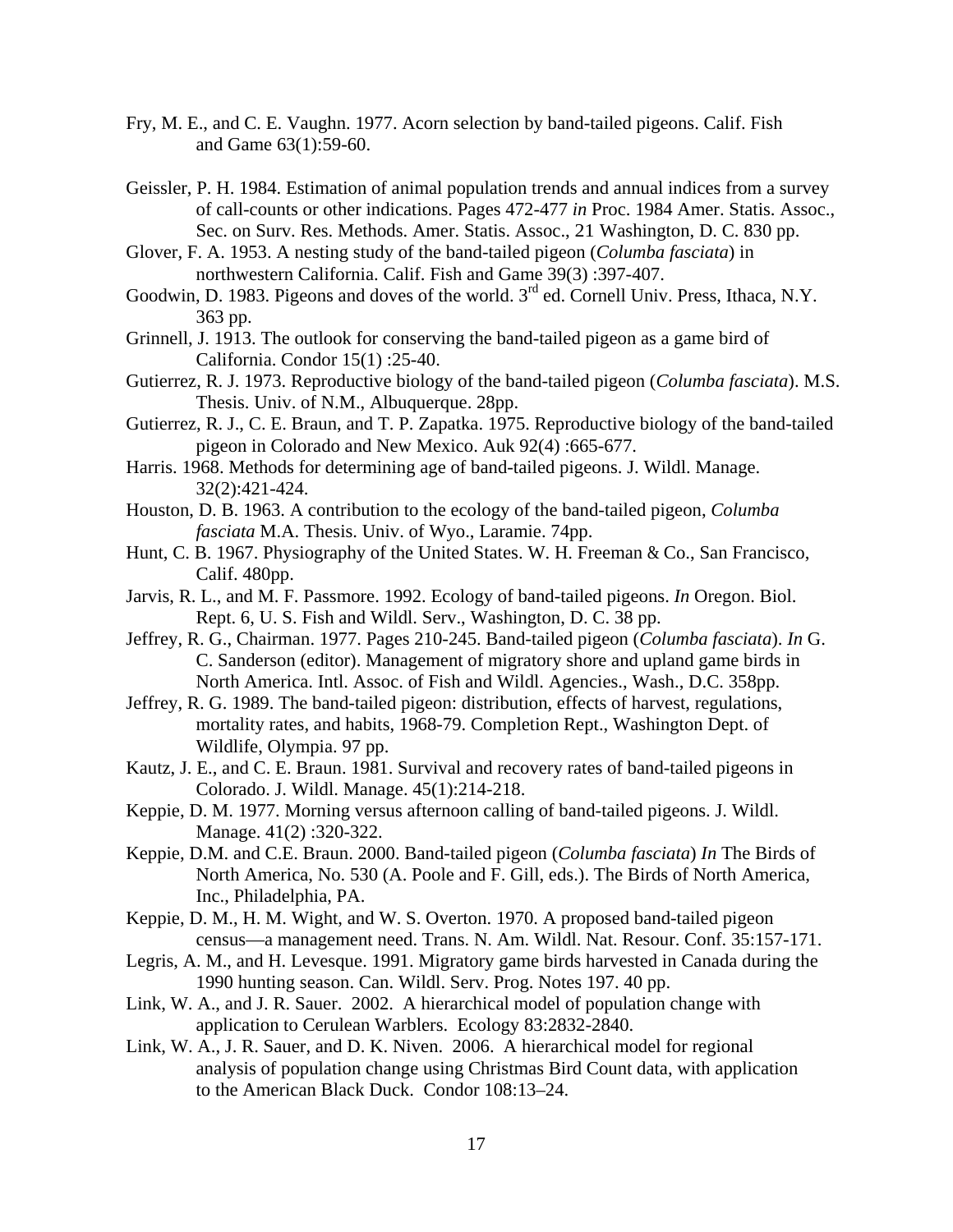- Lujan, M., D. R. Knowls, J. Turner, and M. L. Plenert. 1992. The recovery plan for the northern spotted owl. Draft U.S. Govt. Print. Office, Washington, D.C. 662pp.
- Mace, R. U., and W. M. Batterson. 1961. Results of a band-tailed pigeon banding study at Nehalem, Oregon. Proceedings—West. Corom. 41:151153.
- MacGregor, W. G., and W. M. Smith. 1955. Nesting and reproduction of the band-tailed pigeon in California. Calif. Fish and Game 41(4) :315-326.
- Mallette, R. D. 1968. Band-tailed pigeon population surveys and management studies. Calif. P-R Completion Rep., Proj. W-47-R-16, Work Plan 1, Job 3.
- March, G. L., and B. A. McKeown. 1973. Serum and pituitary prolactin changes in the bandtailed pigeon (*Columbia fasciata*) in relation to the reproductive cycle. Can. J. Physiol. And Pharmacol. 51:583-589.
- March, G. L., and R. M. F. S. Sadleir. 1970. Studies on the band-tailed pigeon (*Columba fasciata*) in British Columbia. Vol. I. Seasonal changes in gonadal development and crop gland activity. Can. J. Zool. 48(6) :1353-1357.
- March, G. L., and R. M. F. S. Sadleir. 1972. Studies on the band-tailed pigeon (*Columba fasciata*) in British Columbia. Vol. II. Food resource and mineral-gravelling activity. Syesis 5:279-284.
- March, G. L., and R. M. F. S. Sadleir. 1975. Studies on the band-tailed pigeon (*Columba fasciata*) in British Columbia. Vol. III. Seasonal changes in body weight and calcium distribution. Physiol. Zool. 48:49-56.
- McCaughran, D. A., and R. Jeffrey. 1980. Estimation of the audio index of relative abundance of band-tailed pigeons. J. Wildl. Manage. 44(1):204-209.
- Morse, W. B. 1950. Observations on the band-tailed pigeon in Oregon. Proceedings—West. Assoc. State Game and Fish Comm. 30:102-104.
- Neff, J. A. 1947. Habits, food and economic status of the band-tailed pigeon. U.S. Fish Wildl. Serv., N. Am. Fauna No. 58. 76pp.
- Olsen, O. W., and C. E. Braun. 1976. New species of *Splendidofilaria* and *Chandlerella* (*Filarioidea:Nematoda*), with keys to the species, from the band-tailed pigeon (*Columba fasciata fasciata*) in the Rocky Mountain region. Great Basin Nat. 36(4):445-457.
- Olsen, O. W., and C. E. Braun. 1980. Band-tailed pigeons in Colorado. 16(1) :65-66.
- Passmore, M. F. 1977. Utilization of mineral sites by band-tailed pigeons. M.S. Thesis. Oreg. State Univ., Corvallis. 56pp.
- Passmore, M. F., and R. L. Jarvis. 1979. Reliability of determining sex of band-tailed pigeons by plumage characters. Wildl. Soc. Bull. 7(2):124-125.
- Peeters, H. J. 1962. Nuptial behavior of the band-tailed pigeon in the San Francisco Bay area. Condor 64(6) :445-470.
- Sanders, T. A. 2000. Habitat availability, dietary mineral supplement, and measuring abundance of band-tailed pigeons in western Oregon. Ph.D. Dissertation, Oregon State University, Corvallis, Oregon.
- Sanders, T. A. 2010. Band-tailed pigeon population status, 2010. U.S. Department of the Interior, Fish and Wildlife Service, Division of Migratory Bird Management, Washington, D.C.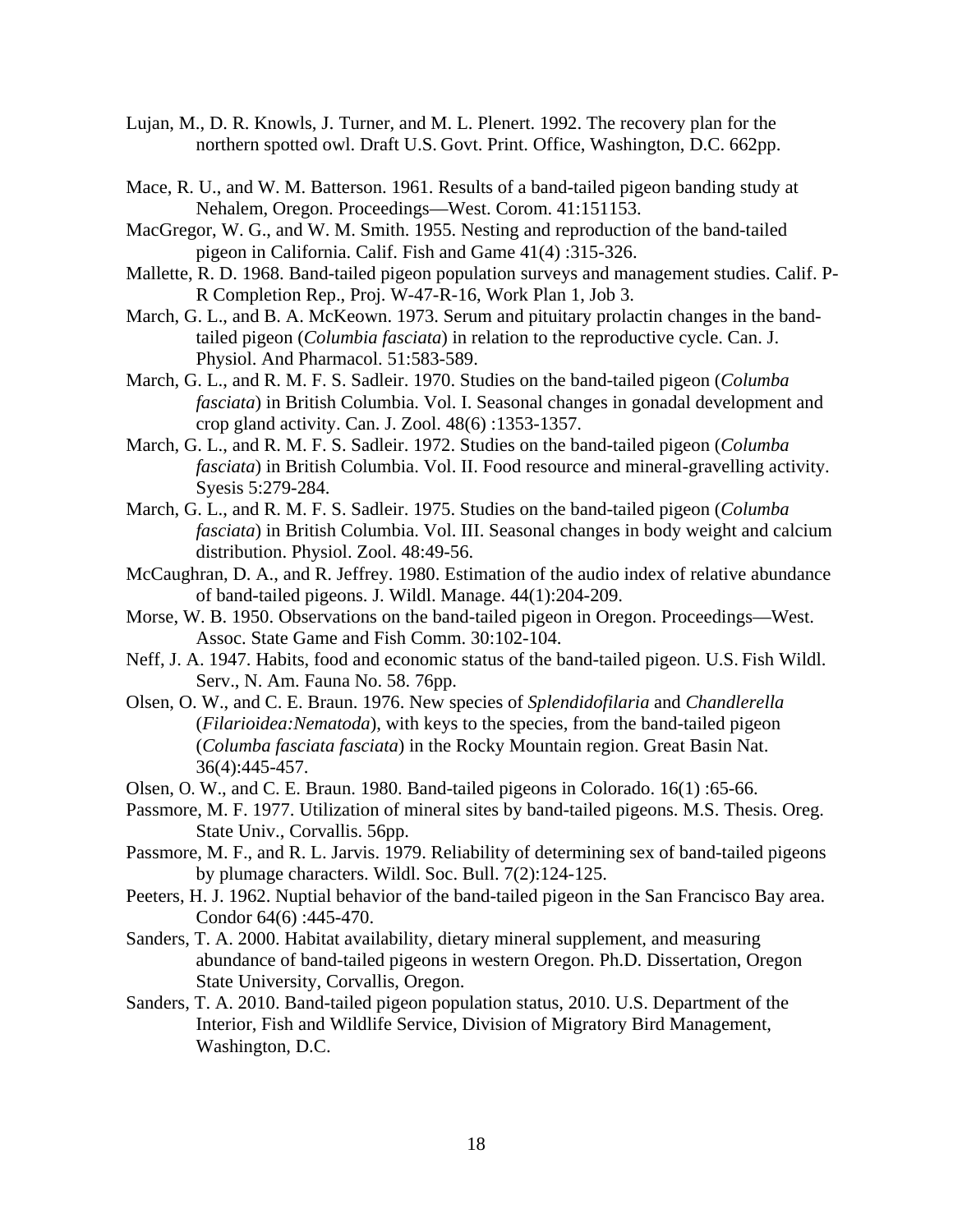- Sauer, J. R., J. E. Hines, and J. Fallon. 2008. The North American Breeding Bird Survey, Results and Analysis 1966 — 2007. Version 5.15.2008. USGS Patuxent Wildlife Research Center, Laurel, MD.
- Sileo, L., Jr., and E. L. Fitzhugh. 1969. Incidence of trichomoniasis in the band-tailed pigeons of southern Arizona. Bull. Wildl. Dis. Assoc. 5(3):146.
- Silovsky, G. D. 1969. Distribution and mortality of the Pacific Coast band-tailed pigeon. M.S. Thesis. Oreg. State Univ., Corvallis. 70pp.
- Silovsky, G. D., H. M. Wight, L. H. Sisson, T. L. Fox, and S. W. Sisson, L. H. 1968. Calling behavior of band-tailed pigeons in reference to a census technique. M.S. Thesis. Oreg. State Univ., Corvallis. 57pp.
- Slosson, J. R., and R. Goss. 1982. Status of the band-tailed pigeon (*Columbia fasciata*) in California. Admin. Rept. 822. Calif. Dept. of Fish and Wildl., Sacramento. 27 pp.
- Smith, W. A. 1968. The band-tailed pigeon in California. Calif. Fish and Game 54(1) :4-16.
- Stabler, R. M., and C. E. Braun. 1975. Effect of virulent *Trichomonas gallinae* on the bandtailed pigeon. J. wild1. Dis. 11(4) :482-483.
- Stabler, R. M., and C. E. Braun. 1979. Effects of a California-derived strain of *Trichomonas gallinae* on Colorado band-tailed pigeons. Calif. Fish and Game 65(1) :56-58.
- Stabler, R. M., C. E. Braun, and P. D. Curtis. 1981. Bacterial disease in band-tailed pigeons. J. Colo.-Wyo. Acad. Sci. 13(1):59. Abstract only.
- Stabler, R. M., N. J. Kitzmiller, and C. E. Braun. 1977. Blood parasites from band-tailed pigeons. J. Wildl. Manage. 41(1):128-130.
- Stabler, R. M., and C. P. Matteson. 1950. Incidence of *Trichomonas gallinae* in Colorado mourning doves and band-tailed pigeons. J. Parasitol. 36(6) :25-26.
- Stockbridge, J. 1976. The case of the band-tailed pigeon. Wash. Wildl. 28:10-11.
- USFWS. 1992. Migratory bird harvest information program. Fed. Regist. 57:24736-24741.
- Weaver, J. E., and F. C. Clements. 1938. Plant ecology, 2<sup>nd</sup> ed. McGraw-Hill Book Co., New York. 601pp.
- White, J. A. 1973. A study of molt of band-tailed pigeons. M.S. Thesis. Colo. State Univ., Ft. Collins. 27pp.
- White, J. A., and C. E. Braun. 1978. Age and sex determination of juvenile band-tailed pigeons. J. Wildl. Manage.42 (3) : 564-569.
- Wight, H. M. 1966. A band-tailed pigeon research and management program. *In* files of U.S. Fish Wildl. Serv., Laurel, Md. 9pp. Abstracted in Proceedings—Intl. Assoc. Game, Fish, and Conserv. Comm. 56:40.
- Wight, H. M., R. U. Mace, and W. M. Batterson. 1967. Mortality estimates of an adult bandtailed pigeon population in Oregon. J. Wildl. Manage. 31(3) :519-525.
- Zeigler, D. L. 1971. Crop-milk cycles in band-tailed pigeons and losses of squabs due to hunting pigeons in September. M.S. Thesis. Oreg. State Univ., Corvallis, OR. 48pp.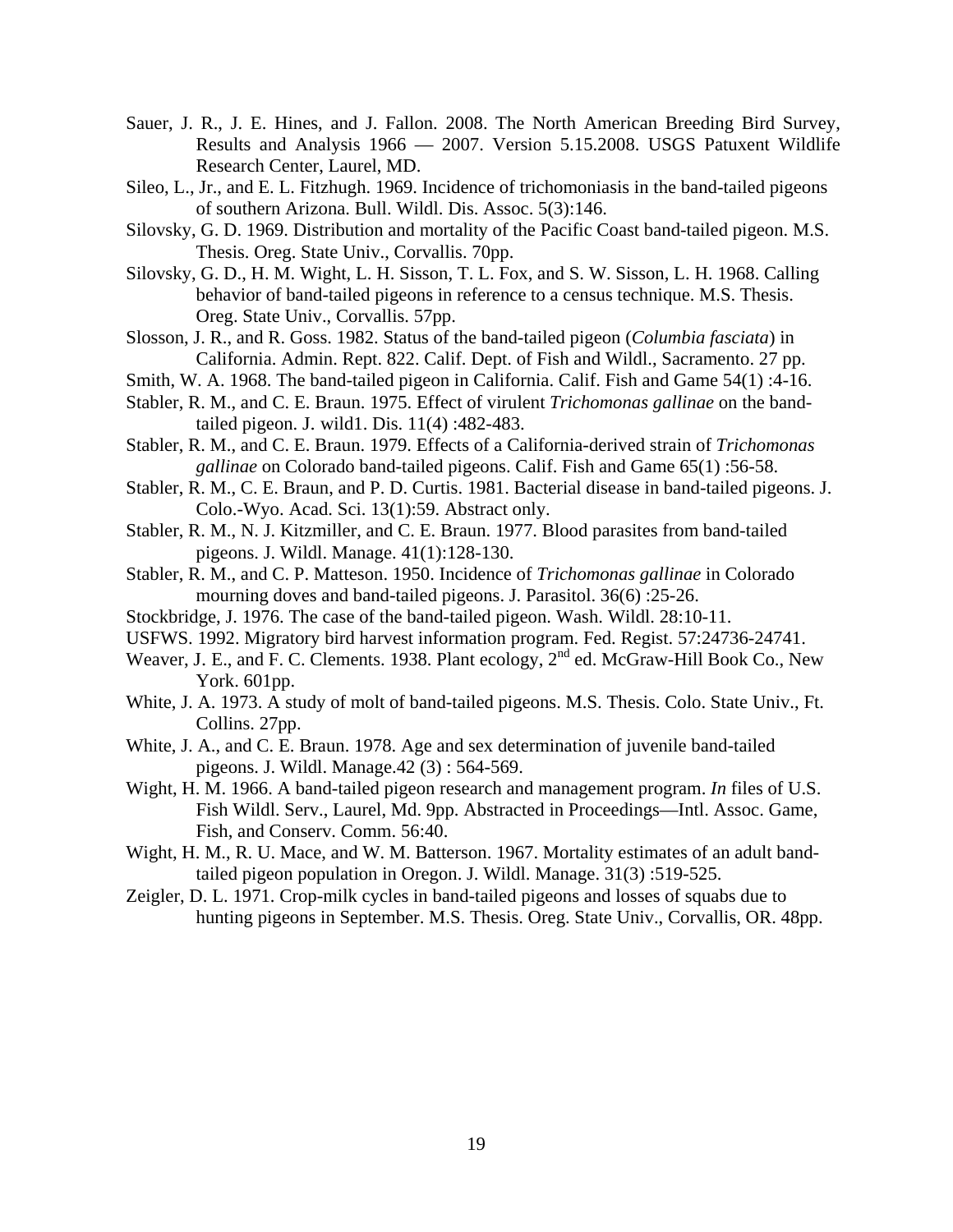## Breeding Bird Survey (BBS)

Breeding Bird Survey 5-year (2005–2009) trend estimates (expressed as annual percentage change) and 95% credible intervals for bandtailed pigeon abundance (Sanders 2010).

|                         |        |         | Credible Interval |        |
|-------------------------|--------|---------|-------------------|--------|
|                         | Trend  | Lower   | Upper             | Routes |
| Pacific Coast           | $-0.3$ | $-5.3$  | 7.5               | 187    |
| <b>British Columbia</b> | $-5.2$ | $-13.9$ | 75                | 20     |
| California              | $-0.2$ | $-7.6$  | 11.8              | 96     |
| Oregon                  | 0.9    | $-7.4$  | 16.3              | 37     |
| Washington              | 23     | $-8.7$  | 19.8              | 34     |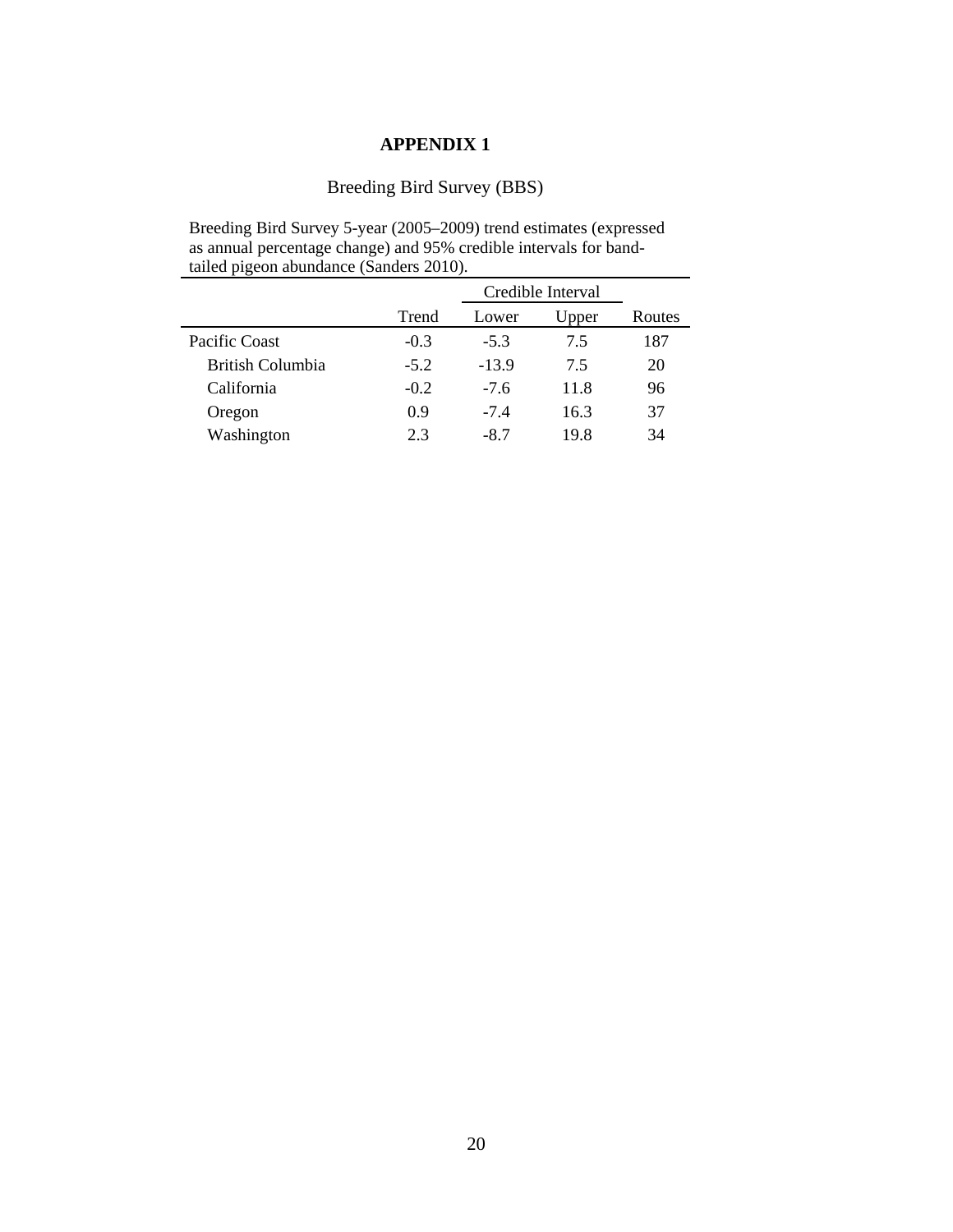#### Mineral Site Survey (MSS)

Estimated trend<sup>a</sup> (percent change per year and lower and upper 95% credible intervals) in band-tailed pigeon abundance based on Mineral Site Survey data during a 6-year (2004–2009) period (Sanders 2010).

|                         |         | Credible interval |       |     |  |  |  |  |
|-------------------------|---------|-------------------|-------|-----|--|--|--|--|
|                         | Trend   | Lower             | Jpper |     |  |  |  |  |
| Pacific Coast           | $-5.6$  | $-18.1$           | 4.4   | 234 |  |  |  |  |
| <b>British Columbia</b> | $-17.2$ | $-36.5$           | 19.5  | 18  |  |  |  |  |
| California              | 3.6     | $-6.7$            | 14.6  | 53  |  |  |  |  |
| Oregon                  | 0.7     | $-8.2$            | 10.8  | 93  |  |  |  |  |
| Washington              | -4 7    | $-12.3$           | 5.6   | 70  |  |  |  |  |

<sup>a</sup> Annual indices are estimated from exponentiated year effects derived from a log-linear hierarchical model fit using Bayesian methods.



Annual abundance indices (with 95% credible intervals) and predicted trend of Pacific Coast band-tailed pigeons, based on 2004-2009 Mineral Site Survey data. The trend line is exponentiated predicted values from fitting a regression line through the log transformed annual indices. This same information is summarized into three-year averages in Figure 2. Annual indices are not used in the following harvest strategy due high variances.

#### HARVEST STRATEGY PARAMETERS

Mineral Site Survey median estimates, 95% credibility intervals, and percentages of posterior probability distributions (PPD) relative to harvest strategy parameters, for band-tailed pigeons seen at mineral sites (Sanders 2010). The median and credibility interval estimates below are also displayed in Figure 2.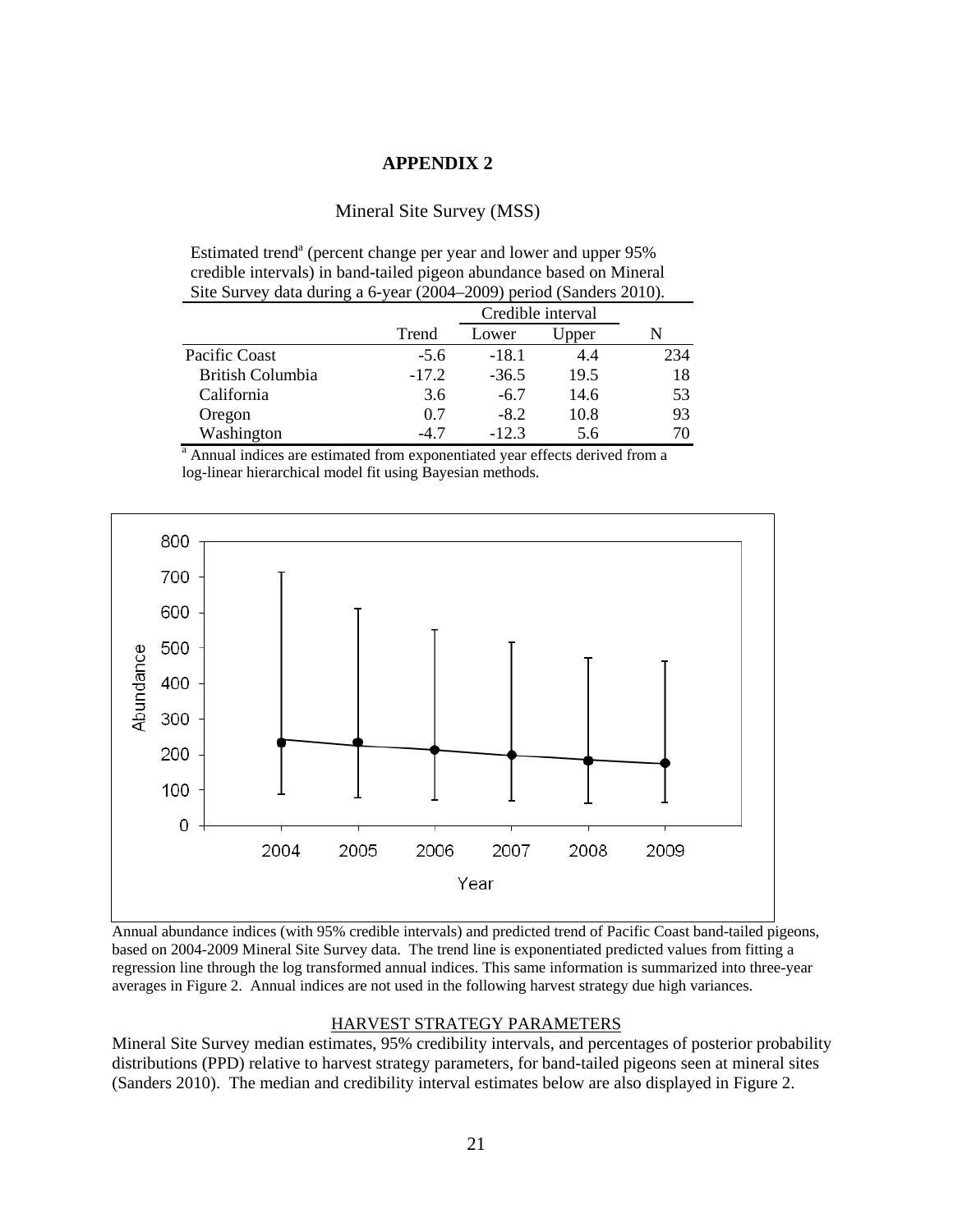- All natural mineral sites with known mineral sources surveyed at least 3 times from 2004 to 2009 were included.
- Median estimates below may change based on the number of surveys and the length of time that data from these surveys are available.
- The median population objective (2004-08) will change slightly based on additional data, less so for each subsequent survey year.
- Estimates were derived from the same hierarchical model used to assess Christmas Bird Count, Breeding Bird Survey, and Mourning Dove Call-count Survey data (Link and Sauer 2002, Link et al 2006).
- At least 80% of the PPD must be beyond a threshold before a regulation change is triggered (see example in figure below).

|                       |        |       |       | % of PPD        | % of PPD        |
|-----------------------|--------|-------|-------|-----------------|-----------------|
| Period                | Median | LCI   | UCI   | below Res level | above Mod level |
| $2004-08$ (objective) | 214.9  | 145.5 | 347.7 | $- -$           | $- -$           |
| 2004-06               | 229.6  | 154.2 | 384.5 | $- -$           | $- -$           |
| 2005-07               | 216.2  | 145.1 | 339.5 | $- -$           | $- -$           |
| 2006-08               | 198.6  | 132.5 | 310.9 | $- -$           | $- -$           |
| 2007-09               | 185.8  | 121.3 | 294.9 | 24.5            | 5.1             |
|                       |        |       |       |                 |                 |

#### 3-year Moving Average PPD and Thresholds



Example of 3-year moving average (2007-09) Mineral Site Survey Posterior Probability Distribution (PPD) compared to thresholds (25% above and below objective).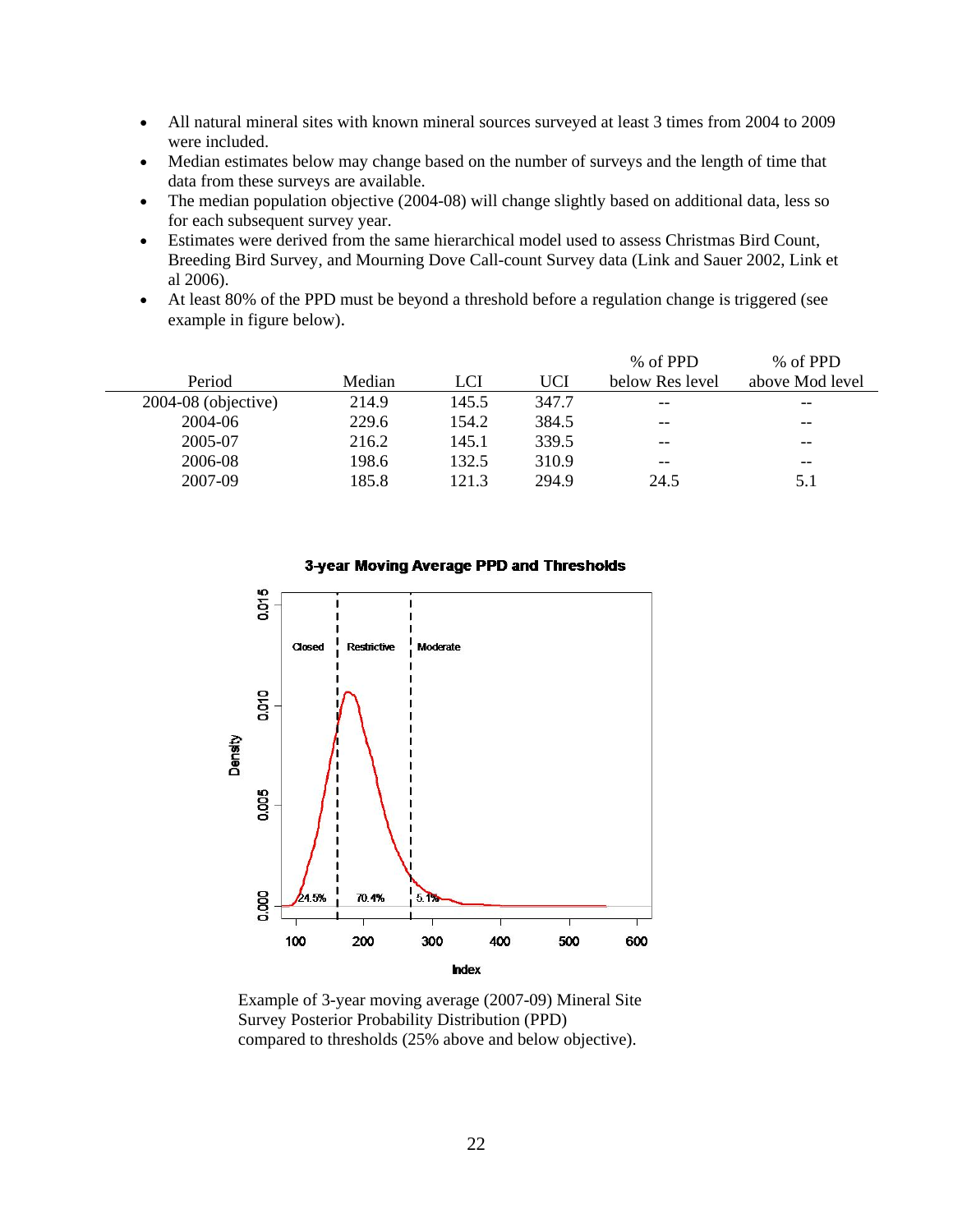|                         | Recovery Location |             |            |                  |         |                        |              |  |  |  |  |  |
|-------------------------|-------------------|-------------|------------|------------------|---------|------------------------|--------------|--|--|--|--|--|
| <b>Banding Location</b> | California        | Oregon      | Washington | British Columbia | Mexico  | Other                  | Totals       |  |  |  |  |  |
| California              |                   |             |            |                  |         |                        |              |  |  |  |  |  |
| Direct $n$ (%)          | 260(81.5)         | 37(11.6)    | 15(4.7)    | 3(0.9)           | 4(1.3)  | $---$                  | 319 (100.0)  |  |  |  |  |  |
| Indirect $n$ (%)        | 303(75.8)         | 57(14.3)    | 33(8.3)    | 5(1.3)           | 2(0.5)  | ---                    | 400 (100.0)  |  |  |  |  |  |
| Oregon                  |                   |             |            |                  |         |                        |              |  |  |  |  |  |
| Direct $n$ (%)          | 189(32.1)         | 347 (58.9)  | 50(8.5)    | 2(0.3)           |         | 1(0.2)                 | 589 (100.0)  |  |  |  |  |  |
| Indirect $n$ (%)        | 368 (36.9)        | 517 (51.9)  | 92(9.2)    | 15(1.5)          | 3(0.3)  | 2(0.2)                 | 997 (100.0)  |  |  |  |  |  |
| Washington              |                   |             |            |                  |         |                        |              |  |  |  |  |  |
| Direct $n$ (%)          | 74 (30.3)         | 46(18.9)    | 122(50.0)  | 1(0.4)           | 1(0.4)  |                        | 244 (100.0)  |  |  |  |  |  |
| Indirect $n$ (%)        | 148 (38.4)        | 56 (14.5)   | 173 (44.9) | 8(2.1)           | $---$   |                        | 385 (100.0)  |  |  |  |  |  |
| British Columbia        |                   |             |            |                  |         |                        |              |  |  |  |  |  |
| Direct $n$ (%)          |                   | ---         | ---        | ---              | ---     |                        |              |  |  |  |  |  |
| Indirect $n$ (%)        | 2(66.7)           | ---         | ---        | 1(33.3)          | ---     | ---                    | 3(100.0)     |  |  |  |  |  |
| Totals                  |                   |             |            |                  |         |                        |              |  |  |  |  |  |
| Direct $n$ (%)          | 523 (45.4)        | 430 (37.3)  | 187(16.2)  | 6(0.5)           | 5(0.4)  | $1 \left( 0.1 \right)$ | 1152(100.0)  |  |  |  |  |  |
| Indirect $n$ (%)        | 821 (46.0)        | 630(35.3)   | 298 (16.7) | 29(1.6)          | 5(0.3)  | 2(0.1)                 | 1785 (100.0) |  |  |  |  |  |
| All $n$ $(\%)$          | 1344 (45.8)       | 1060 (36.1) | 485(16.5)  | 35(1.2)          | 10(0.3) | 3(0.1)                 | 2937 (100.0) |  |  |  |  |  |

Direct and Indirect Recovery Locations of Pacific Coast Band-tailed Pigeons Banded Preseason\* and Subsequently Shot or Found Dead, 1929-2008.

\* Preseason = April 1 through August 31, normal wild status (300)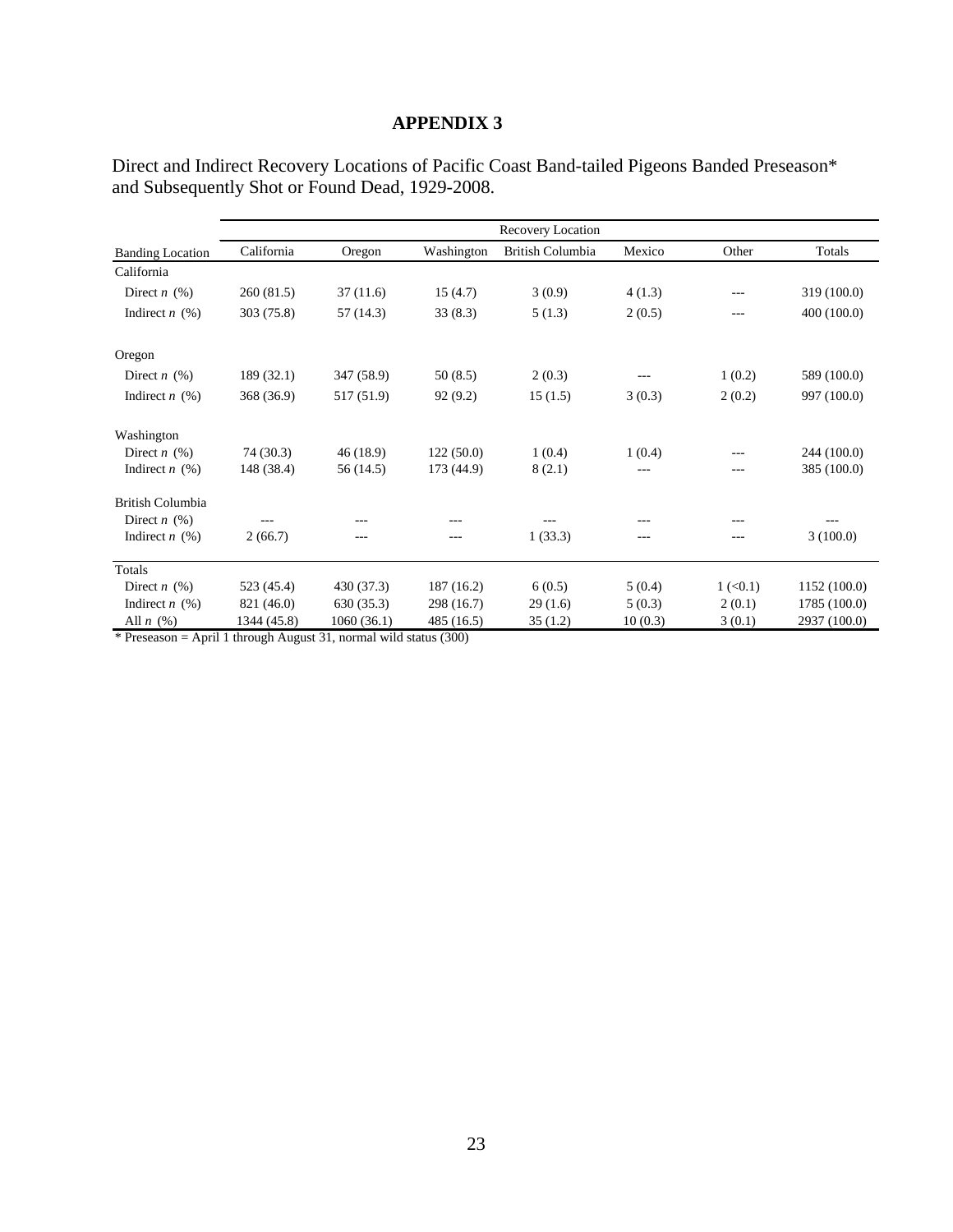Parts Collection Survey age structure of Pacific Coast band-tailed pigeons, determined from hunter shot birds during September through December, 1994 to 2008.

|      | Values are percentage of hatch year birds (%), number of hatch year birds (n), and number of both hatch year and after hatch year birds examined (N). |            |     |      |        |     |                                                                                                    |                |          |      |       |      |  |  |  |
|------|-------------------------------------------------------------------------------------------------------------------------------------------------------|------------|-----|------|--------|-----|----------------------------------------------------------------------------------------------------|----------------|----------|------|-------|------|--|--|--|
|      |                                                                                                                                                       | California |     |      | Oregon |     |                                                                                                    | Washington     |          |      | Total |      |  |  |  |
| Year | %                                                                                                                                                     | n          | N   | %    | n      | N   | $\%$                                                                                               | n              | N        | $\%$ | n     | N    |  |  |  |
| 1994 | 44.6                                                                                                                                                  | 226        | 507 | 22.9 | 131    | 571 | $+^a$                                                                                              | $\overline{0}$ | $\theta$ | 33.1 | 357   | 1078 |  |  |  |
| 1995 | 29.6                                                                                                                                                  | 74         | 250 | 20.1 | 109    | 542 | ÷                                                                                                  | $\overline{0}$ | $\theta$ | 23.1 | 183   | 792  |  |  |  |
| 1996 | 27.9                                                                                                                                                  | 68         | 244 | 15.1 | 38     | 252 | ÷                                                                                                  | $\overline{0}$ | $\theta$ | 21.4 | 106   | 496  |  |  |  |
| 1997 | 31.1                                                                                                                                                  | 65         | 209 | 17.7 | 64     | 361 | ÷                                                                                                  | $\overline{0}$ | $\theta$ | 22.6 | 129   | 570  |  |  |  |
| 1998 | 32                                                                                                                                                    | 81         | 253 | 18.4 | 45     | 244 | ÷                                                                                                  | $\overline{0}$ | $\theta$ | 25.4 | 126   | 497  |  |  |  |
| 1999 | 33.2                                                                                                                                                  | 119        | 358 | 20.1 | 79     | 394 | ÷                                                                                                  | $\overline{0}$ | $\theta$ | 26.3 | 198   | 752  |  |  |  |
| 2000 | 32.1                                                                                                                                                  | 69         | 215 | 17.5 | 58     | 332 | ÷                                                                                                  | $\overline{0}$ | $\theta$ | 23.2 | 127   | 547  |  |  |  |
| 2001 | 22.9                                                                                                                                                  | 33         | 144 | 17   | 46     | 271 | ÷                                                                                                  | $\overline{0}$ | $\theta$ | 19   | 79    | 415  |  |  |  |
| 2002 | 31.5                                                                                                                                                  | 52         | 165 | 14.1 | 33     | 234 | 3.8                                                                                                | 22             | 180      | 18.5 | 107   | 579  |  |  |  |
| 2003 | 34.4                                                                                                                                                  | 72         | 209 | 21.2 | 49     | 231 | 3.1                                                                                                | 17             | 112      | 25   | 138   | 552  |  |  |  |
| 2004 | 25.2                                                                                                                                                  | 33         | 131 | 19.6 | 38     | 194 | 2.6                                                                                                | 9              | 27       | 22.7 | 80    | 352  |  |  |  |
| 2005 | 18.8                                                                                                                                                  | 25         | 133 | 13.3 | 24     | 180 | ÷                                                                                                  | $\overline{0}$ | $\theta$ | 15.7 | 49    | 313  |  |  |  |
| 2006 | 18.1                                                                                                                                                  | 47         | 260 | 19   | 48     | 253 | 13.6                                                                                               | 6              | 44       | 18.1 | 101   | 557  |  |  |  |
| 2007 | 24.8                                                                                                                                                  | 34         | 137 | 14.3 | 36     | 251 | 10.9                                                                                               | 6              | 55       | 17.2 | 76    | 443  |  |  |  |
| 2008 | 29.8                                                                                                                                                  | 39         | 131 | 20   | 22     | 110 | 31                                                                                                 | 9              | 29       | 25.9 | 70    | 270  |  |  |  |
| 2009 | 30.1                                                                                                                                                  | 31         | 103 | 17.8 | 35     | 197 | 15.2                                                                                               | 5              | 33       | 21.3 | 71    | 333  |  |  |  |
|      |                                                                                                                                                       |            |     |      |        |     | <sup>a</sup> The season in Washington was closed from 1991 through 2001, no estimate is available. |                |          |      |       |      |  |  |  |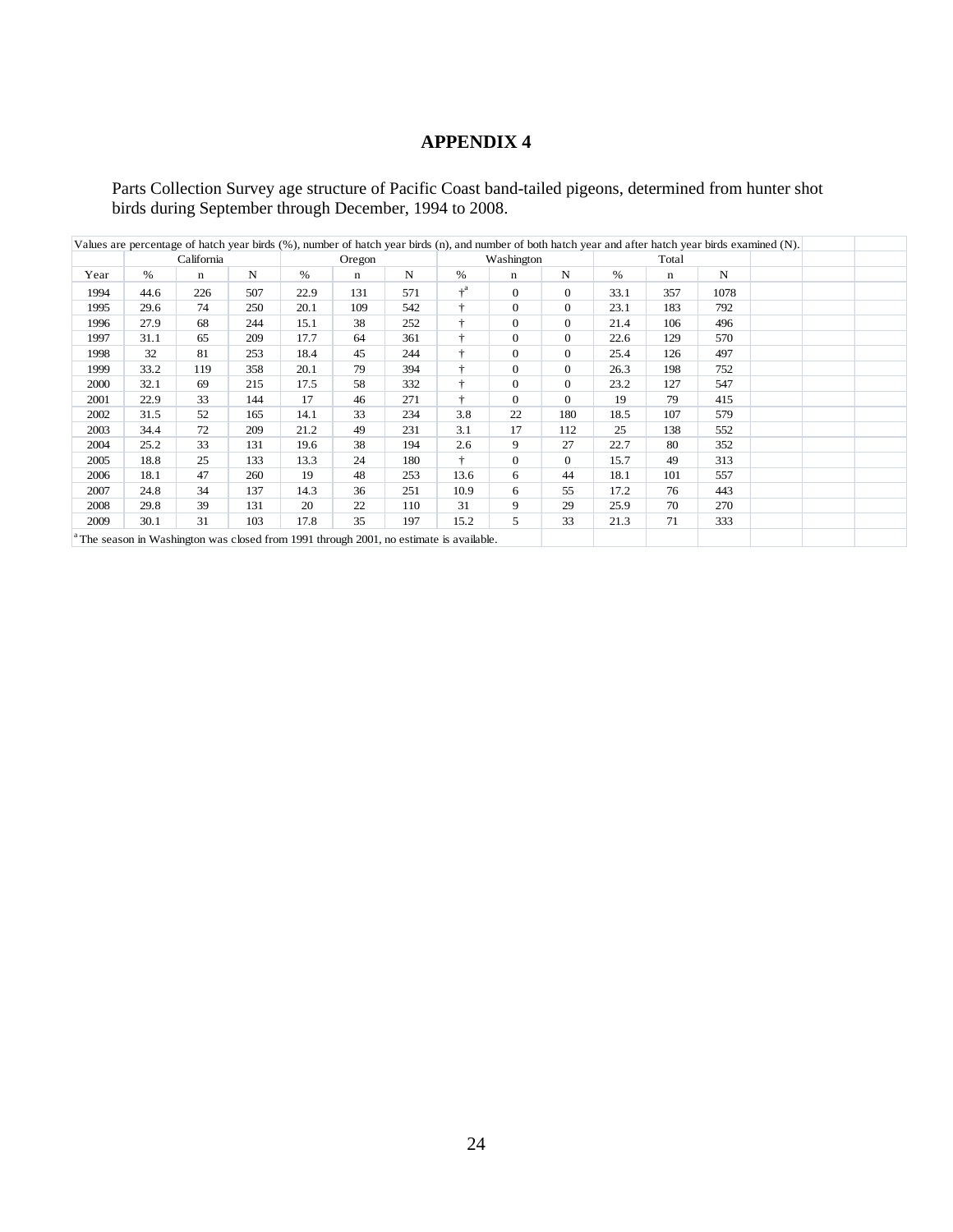Estimated survival and recovery rates of Pacific Coast Band-tailed Pigeons for those areas and years with sufficient data (Brownie-Robson Method)

|                                      |         |     |                |       | Survival $(s)$ |      | Recovery (f) |                      |  |
|--------------------------------------|---------|-----|----------------|-------|----------------|------|--------------|----------------------|--|
| <b>State</b>                         | Years   | Age | <b>Sex</b>     | Rate  | <b>SE</b>      | Rate | <b>SE</b>    | Model                |  |
| California                           | 1969-78 | A   | Combined       | 67.76 | 2.91           | 1.29 | 0.08         | $H1$ (Yr. spec. s&f) |  |
| California                           | 1969-78 |     | Combined       | 75.2  | 10.05          | 1.88 | 0.25         | H1                   |  |
| Oregon                               | 1953-58 | A   | Unknown        | 76.77 | 5.52           | 5.08 | 0.34         | $H1$ (Yr. spec. s&f) |  |
| Oregon                               | 1966-72 | ΙA. | M              | 65.79 | 3.84           | 2.56 | 0.22         |                      |  |
| Oregon                               | 1966-72 | ΙA. | F              | 73.21 | 0.61           | 2.38 | 0.23         |                      |  |
| Oregon                               | 1966-72 | ΙA. | <b>Unknown</b> | 60.62 | 3.12           | 2.98 | 0.23         |                      |  |
| Washington                           | 1965-69 | ΙA. | Combined       | 59.86 | 3.56           | 2.39 | 0.18         | $H1$ (Yr. spec. s&f) |  |
| Analysis by Graham Smith, DMBM, 1992 |         |     |                |       |                |      |              |                      |  |
|                                      |         |     |                |       |                |      |              |                      |  |
|                                      |         |     |                |       |                |      |              |                      |  |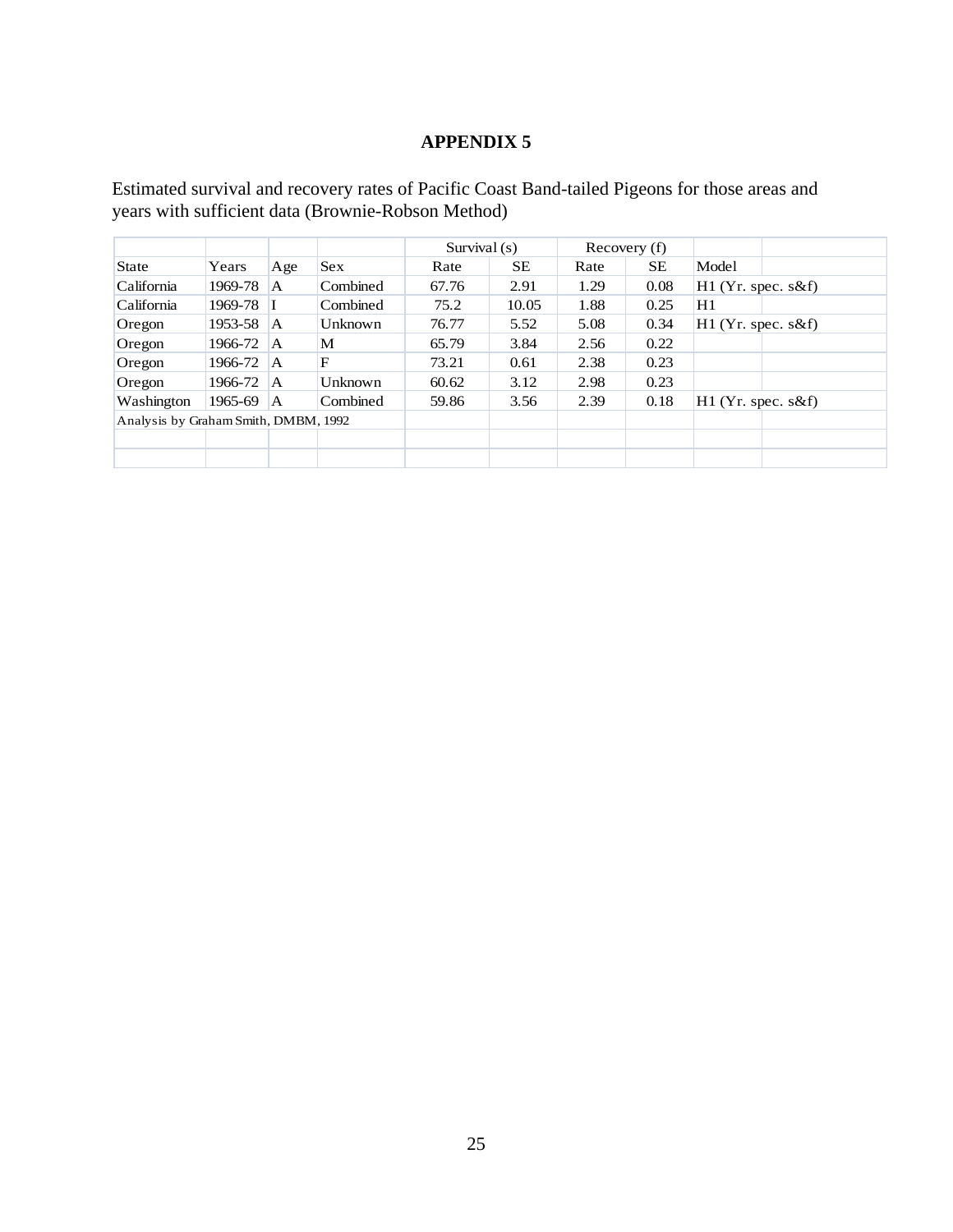Pacific Coast band-tailed pigeon seasons, 1932–2009. The season was closed from 1913 through 1931. The daily possession limit is twice the daily bag limit.

|      |                    |      | <b>CA</b>          |      |       |            |      |         |               |      |         |
|------|--------------------|------|--------------------|------|-------|------------|------|---------|---------------|------|---------|
|      | North              |      | South              |      |       | <b>OR</b>  |      |         | <b>WA</b>     |      |         |
| Year | Dates              | Days | Dates              | Days | Bag   | Dates      | Days | Bag     | Dates         | Days | Bag     |
| 1932 | Dec $1-15$         | 15   | Dec $1-15$         | 15   | 10    | Oct 16-30  | 15   | 10      | Oct 16-30     | 15   | 10      |
| 1933 | Dec $1-15$         | 15   | Dec $1-15$         | 15   | 10    | Oct 16-30  | 15   | 10      | Oct 16–30     | 15   | 10      |
| 1934 | Dec $1-15$         | 15   | Dec $1-15$         | 15   | 10    | Oct 16-30  | 15   | 10      | Oct 16-30     | 15   | 10      |
| 1935 | Dec $1-15$         | 15   | Dec $1-15$         | 15   | 10    | Oct 16-30  | 15   | 10      | Sep 16-30     | 15   | 10      |
| 1936 | Dec $1-15$         | 15   | Dec $1-15$         | 15   | 10    | Oct 16–30  | 15   | 10      | Sep 16-30     | 15   | 10      |
| 1937 | Dec $1-15$         | 15   | Dec $1-15$         | 15   | 10    | Oct 16-30  | 15   | 10      | Sep 16-30     | 15   | 10      |
| 1938 | Dec $1-15$         | 15   | Dec $1-15$         | 15   | 10    | Oct 16–30  | 15   | 10      | Sep 16-30     | 15   | 10      |
| 1939 | Dec $1-15$         | 15   | Dec $1-15$         | 15   | 10    | Sep $1-15$ | 15   | 10      | Sep 16-30     | 15   | 10      |
| 1940 | Dec $1-15$         | 15   | Dec $1-15$         | 15   | 10    | Sep $1-15$ | 15   | 10      | Sep 16-30     | 15   | 10      |
| 1941 | Dec $1-15$         | 15   | Dec $1-15$         | 15   | 10    | Sep $1-15$ | 15   | 10      | Sep 16-30     | 15   | 10      |
| 1942 | Dec $1-30$         | 30   | Dec $1-30$         | 30   | 10    | Sep $1-30$ | 30   | 10      | Sep 16-Oct 15 | 30   | 10      |
| 1943 | Dec $1-30$         | 30   | Dec $1-30$         | 30   | 10    | Sep $1-30$ | 30   | 10      | Sep 16-Oct 15 | 30   | 10      |
| 1944 | Dec 1-30           | 30   | Dec $1-30$         | 30   | 10    | Sep $1-30$ | 30   | 10      | Sep 16-Oct 15 | 30   | 10      |
| 1945 | Dec $1-30$         | 30   | Dec $1-30$         | 30   | 10    | Sep $1-30$ | 30   | 10      | Sep 16-Oct 15 | 30   | 10      |
| 1946 | Sep $1-30$         | 30   | Sep $1-30$         | 30   | 10    | Sep $1-30$ | 30   | 10      | Sep $1-30$    | 30   | 10      |
| 1947 | Dec 1-30           | 30   | Dec $1-30$         | 30   | 10    | Sep $1-30$ | 30   | 10      | Sep 1-30      | 30   | 10      |
| 1948 | Sep $1-15$         | 15   | Dec $1-15$         | 15   | 10    | Sep $1-30$ | 30   | 10      | Sep 1-30      | 30   | 10      |
| 1949 | Sep $16-30$ and    | 30   | Sep 16-30 and      | 30   | 10    | Sep $1-30$ | 30   | 10      | Sep 1-30      | 30   | 10      |
|      | Dec 17–31          |      | Dec 17–31          |      |       |            |      |         |               |      |         |
|      | 1950 Sep 16–30 and | 30   | Sep $16-30$ and    | 30   | $8\,$ | Sep 1-30   | 30   | 8       | Sep $1-30$    | 30   | $\,8\,$ |
|      | Dec 17–31          |      | Dec 17–31          |      |       |            |      |         |               |      |         |
|      | 1951 Sep 16–30 and | 30   | Sep 16-30 and      | 30   | 6     | Sep 1-30   | 30   | 6       | Sep $1-30$    | 30   | 6       |
|      | Dec 17–31          |      | Dec 17–31          |      |       |            |      |         |               |      |         |
|      | 1952 Sep 16-30 and | 30   | Sep 16-30 and      | 30   | 6     | Sep 1-30   | 30   | 6       | Sep $1-30$    | 30   | 6       |
|      | Dec 17-31          |      | Dec 17-31          |      |       |            |      |         |               |      |         |
| 1953 | Oct 16-31          | 16   | Dec $1-31$         | 31   | 6     | Sep $1-30$ | 30   | 6       | Sep $1-30$    | 30   | 6       |
| 1954 | Oct 1-31           | 31   | Dec $1-31$         | 31   | 6     | Sep 1-30   | 30   | 6       | Sep 1-30      | 30   | 6       |
| 1955 | Oct 1-31           | 31   | Dec $1-31$         | 31   | 6     | Sep 1-30   | 30   | 6       | Sep 1-30      | 30   | 6       |
| 1956 | Oct $1-31$         | 31   | Dec $1-31$         | 31   | 6     | Sep 1-30   | 30   | 6       | Sep 1-30      | 30   | 6       |
| 1957 | Oct $1-31$         | 31   | Dec $1-31$         | 31   | 6     | Sep $1-30$ | 30   | 6       | Sep 1-30      | 30   | 6       |
| 1958 | Oct $1-31$         | 31   | Dec 11-Jan 10      | 31   | 6     | Sep $1-28$ | 28   | 6       | Sep $1-30$    | 30   | 6       |
| 1959 | Oct $1-31$         | 31   | Dec $11$ -Jan $10$ | 31   | 6     | Sep $1-27$ | 27   | 6       | Sep $1-30$    | 30   | 6       |
| 1960 | Oct $1-31$         | 31   | Dec 17-Jan 15      | 30   | 6     | Sep $1-30$ | 30   | 6       | Sep $1-30$    | 30   | 6       |
| 1961 | Sep 30-Oct 29      | 30   | Dec 16-Jan 14      | 30   | 8     | Sep $1-30$ | 30   | 8       | Sep $1-30$    | 30   | 8       |
| 1962 | Sep 29-Oct 28      | 30   | Dec 15-Jan 13      | 30   | 8     | Sep 1-30   | 30   | 8       | Sep $1-30$    | 30   | 8       |
| 1963 | Sep 28-Oct 27      | 30   | Dec 14-Jan 12      | 30   | 8     | Sep $1-30$ | 30   | 8       | Sep $1-30$    | 30   | 8       |
|      | 1964 Sep 26-Oct 25 | 30   | Dec 12-Jan 10      | 30   | 8     | Sep 1-30   | 30   | 8       | Sep $1-30$    | 30   | 8       |
|      | 1965 Sep 25-Oct 24 | 30   | Dec 11-Jan 9       | 30   | 8     | Sep 1-30   | 30   | 8       | Sep 1-30      | 30   | 8       |
| 1966 | Oct 1-30           | 30   | Dec 17-Jan 15      | 30   | 8     | Sep 1-30   | 30   | $\,8\,$ | Sep 1-30      | 30   | 8       |
| 1967 | Sep 29-Oct 29      | 31   | Dec 16-Jan 14      | 30   | 8     | Sep 1-30   | 30   | 8       | Sep $1-30$    | 30   | 8       |
| 1968 | Sep 28-Oct 27      | 30   | Dec 14-Jan 12      | 30   | 8     | Sep 1-30   | 30   | 8       | Sep 1-30      | 30   | 8       |
| 1969 | Sep 27-Oct 26      | 30   | Dec 13-Jan 11      | 30   | 8     | Sep $1-30$ | 30   | 8       | Sep 1-30      | 30   | 8       |
| 1970 | Oct 3-Nov 1        | 30   | Dec 12-Jan 10      | 30   | 8     | Sep 1-30   | 30   | 8       | Sep $1-30$    | 30   | 8       |
| 1971 | Oct 2–31           | 30   | Dec 11-Jan 9       | 30   | 8     | Sep 1-30   | 30   | 8       | Sep $1-30$    | 30   | 8       |
| 1972 | Sep 30-Oct 29      | 30   | Dec 16-Jan 14      | 30   | 8     | Sep 1-30   | 30   | 8       | Sep $1-30$    | 30   | 8       |
| 1973 | Sep 29-Oct 28      | 30   | Dec 15-Jan 15      | 32   | 8     | Sep $1-30$ | 30   | 8       | Sep $1-30$    | 30   | 8       |
|      | 1974 Sep 28-Oct 27 | 30   | Dec 14-Jan 12      | 30   | 8     | Sep $1-30$ | 30   | 8       | Sep $1-30$    | 30   | 8       |
| 1975 | Oct 4-19           | 16   | Dec 13-28          | 16   | 6     | Sep $1-30$ | 30   | 5       | Sep $1-30$    | 30   | 5       |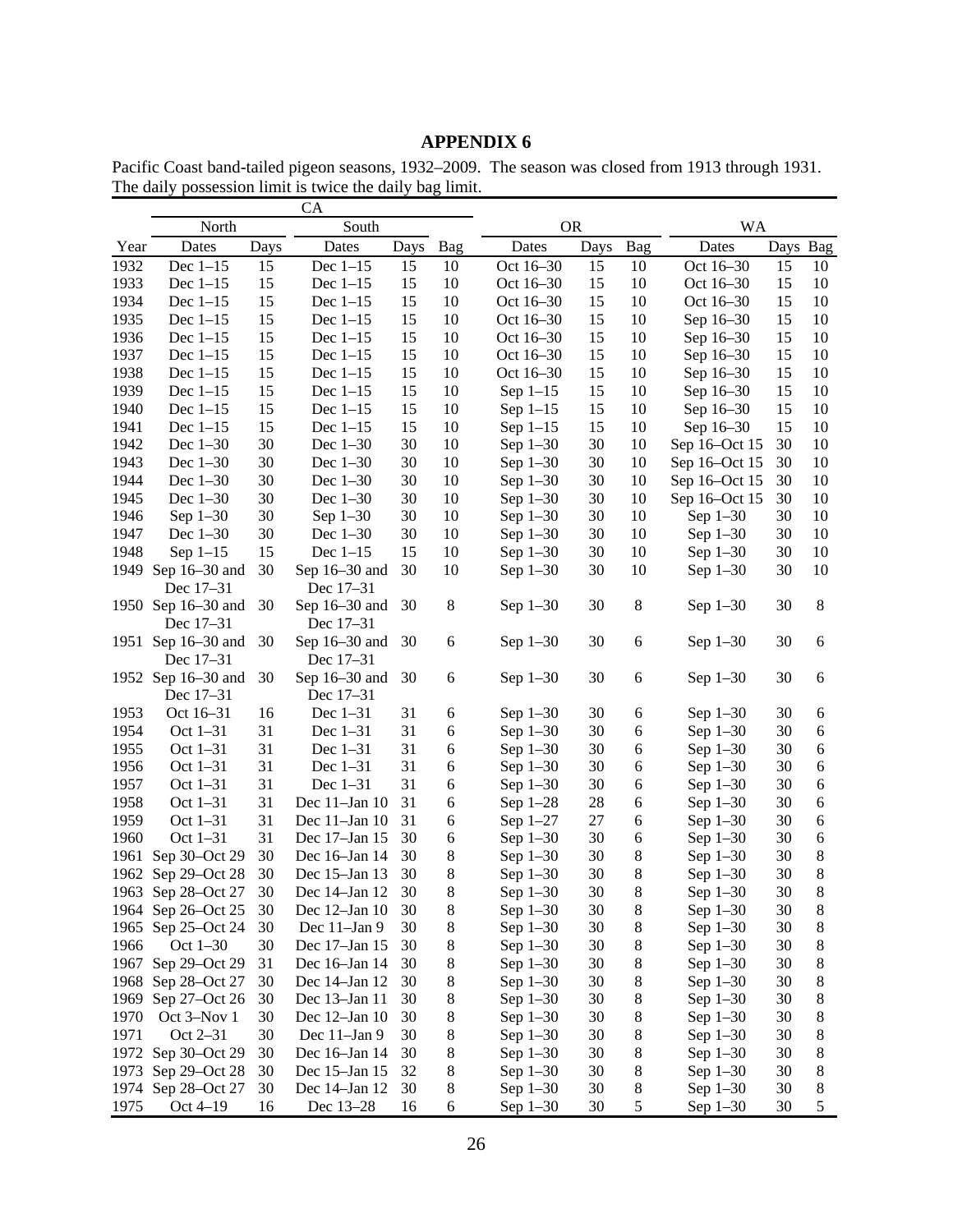|      | North         |      | South              |          |                | <b>OR</b>     |      |                | <b>WA</b>   |                |                | BC                         |                  |  |
|------|---------------|------|--------------------|----------|----------------|---------------|------|----------------|-------------|----------------|----------------|----------------------------|------------------|--|
| Year | Dates         | Days | Dates              | Days Bag |                | Dates         | Days | Bag            | Dates       | Days           | Bag            | Dates Days Bag             |                  |  |
| 1976 | Oct 2-17      | 16   | Dec 11-26          | 16       | 6              | Sep $1-30$    | 30   | 5              | Sep $1-30$  | 30             | 5              | S1-O24 54                  | 10               |  |
| 1977 | Oct $1-16$    | 16   | Dec 10-26          | 17       | 6              | Sep $1-30$    | 30   | $\mathfrak s$  | Sep $1-30$  | 30             | 5              | S1-O23 53                  | 10               |  |
| 1978 | Sep 30-Oct 29 | 30   | Dec 16-Jan 14      | 30       | 6              | Sep $1-30$    | 30   | 5              | Sep $1-30$  | 30             | 5              | S1-O23 53                  | 10               |  |
| 1979 | Sep 29-Oct 28 | 30   | Dec 15-Jan 13      | 30       | 5              | Sep $1-30$    | 30   | 5              | Sep $1-30$  | 30             | 5              | S1-O21 51                  | 10               |  |
| 1980 | Sep 27-Oct 26 | 30   | Dec 13-Jan 11      | 30       | 5              | Sep 13-Oct 12 | 30   | 5              | Sep $1-30$  | 30             | 5              | S1-O21 51                  | 10               |  |
| 1981 | Sep 26-Oct 25 | 30   | Dec $12$ -Jan $10$ | 30       | 5              | Sep 12-Oct 11 | 30   | 5              | Sep $1-30$  | 30             | 5              | S1-O25 55                  | 10               |  |
| 1982 | Sep 25-Oct 24 | 30   | Dec 11-Jan 09      | 30       | 5              | Sep $1-30$    | 30   | 5              | Sep $1-30$  | 30             | 5              | S1-O24 54                  | 10               |  |
| 1983 | Sep 24-Oct 23 | 30   | Dec 10-Jan 08      | 30       | 5              | Sep $1-30$    | 30   | 5              | Sep $1-30$  | 30             | 5              | S1-O23 53                  | 10               |  |
| 1984 | Sep 24-Oct 23 | 30   | Dec 10-Jan 08      | 30       | 5              | Sep $1-30$    | 30   | 5              | Sep $1-30$  | 30             | 5              | S1-O31 61                  | 10               |  |
| 1985 | Sep 28-Oct 27 | 30   | Dec 14-Jan 12      | 30       | 5              | Sep $1-30$    | 30   | 5              | Sep $1-30$  | 30             | 5              | S1-O31 61                  | 10               |  |
| 1986 | Sep 27-Oct 26 | 30   | Dec 13-Jan 11      | 30       | 5              | Sep $1-30$    | 30   | 5              | Sep $1-30$  | 30             | 5              | S1-O31 61                  | 10               |  |
| 1987 | Sep 26-Oct 11 | 16   | Dec 12-27          | 16       | 4              | Sep 7-22      | 16   | $\overline{4}$ | Sep 7-22    | 16             | 4              | S1-O31<br>61               | 10               |  |
| 1988 | Sep 24-Oct 9  | 16   | Dec 10-25          | 16       | 4              | Sep 15-30     | 16   | 4              | Sep 17-25   | 9              | 4              | S1-O31<br>61               | 10               |  |
| 1989 | Sep 30-Oct 15 | 16   | Dec 9-24           | 16       | $\overline{4}$ | Sep 15-22     | 8    | $\sqrt{2}$     | Sep 16-24   | 9              | $\overline{4}$ | S1-O31<br>61               | 10               |  |
| 1990 | Sep 15-30     | 16   | Dec 8-23           | 16       | $\overline{2}$ | Sep 15-23     | 9    | $\overline{2}$ | Sep 15-23   | 9              | $\overline{2}$ | S1-O31<br>61               | 10               |  |
| 1991 | Sep 21-Oct 6  | 16   | Dec 14-29          | 16       | $\overline{c}$ | Sep 15-23     | 9    | $\sqrt{2}$     | Closed      | $\mathbf{0}$   | $\theta$       | $S1-30$<br>30              | 5                |  |
| 1992 | Sep 19-27     | 9    | Dec 19-27          | 9        | $\overline{2}$ | Sep 15-23     | 9    | $\sqrt{2}$     | Closed      | $\mathbf{0}$   | $\mathbf{0}$   | $S1-30$<br>30              | 5                |  |
| 1993 | Sep 18-26     | 9    | Dec 18-26          | 9        | $\overline{c}$ | Sep 15-23     | 9    | $\overline{2}$ | Closed      | $\mathbf{0}$   | 0              | 30<br>$S1-30$              | 5                |  |
| 1994 | Sep 17-25     | 9    | Dec 17-25          | 9        | $\overline{c}$ | Sep 15-23     | 9    | $\sqrt{2}$     | Closed      | $\overline{0}$ | $\theta$       | Closed<br>$\boldsymbol{0}$ | $\boldsymbol{0}$ |  |
| 1995 | Sep 16-24     | 9    | Dec 16-24          | 9        | $\overline{2}$ | Sep 15-23     | 9    | $\overline{2}$ | Closed      | $\mathbf{0}$   | $\theta$       | Closed<br>$\Omega$         | $\boldsymbol{0}$ |  |
| 1996 | Sep 21-29     | 9    | Dec 21-29          | 9        | $\overline{c}$ | Sep 15-23     | 9    | $\overline{2}$ | Closed      | $\mathbf{0}$   | $\overline{0}$ | Closed<br>$\theta$         | 0                |  |
| 1997 | Sep 20-28     | 9    | Dec 20-28          | 9        | $\overline{c}$ | Sep 15-23     | 9    | $\sqrt{2}$     | Closed      | $\mathbf{0}$   | 0              | Closed<br>$\theta$         | 0                |  |
| 1998 | Sep 19-27     | 9    | Dec 19-27          | 9        | $\overline{c}$ | Sep 15-23     | 9    | $\sqrt{2}$     | Closed      | $\mathbf{0}$   | 0              | Closed<br>$\theta$         | 0                |  |
| 1999 | Sep 18-26     | 9    | Dec 18-26          | 9        | $\overline{c}$ | Sep 15-23     | 9    | $\sqrt{2}$     | Closed      | $\overline{0}$ | 0              | Closed<br>$\mathbf{0}$     | $\boldsymbol{0}$ |  |
| 2000 | Sep 16-24     | 9    | Dec 16-24          | 9        | $\overline{2}$ | Sep 15-23     | 9    | $\overline{2}$ | Closed      | $\mathbf{0}$   | $\overline{0}$ | Closed<br>$\Omega$         | 0                |  |
| 2001 | Sep 15-23     | 9    | Dec 15–23          | 9        | $\overline{c}$ | Sep 15-23     | 9    | $\sqrt{2}$     | Closed      | $\mathbf{0}$   | $\overline{0}$ | Closed<br>$\Omega$         | 0                |  |
| 2002 | Sep 21-29     | 9    | Dec 21-29          | 9        | $\overline{c}$ | Sep 15-23     | 9    | $\sqrt{2}$     | Sep 15-23   | 9              | $\overline{c}$ | S15-30<br>16               | 5                |  |
| 2003 | Sep 20-28     | 9    | Dec 20-28          | 9        | $\overline{c}$ | Sep 15-23     | 9    | $\overline{2}$ | Sep 15-23   | $\overline{9}$ | $\overline{c}$ | S15-30<br>16               | 5                |  |
| 2004 | Sep 16-24     | 9    | Dec 16-24          | 9        | $\overline{c}$ | Sep 15-23     | 9    | $\overline{2}$ | Sep 15-23   | $\overline{9}$ | $\overline{2}$ | S15-30<br>16               | 5                |  |
| 2005 | Sep 17-25     | 9    | Dec 17-25          | 9        | $\overline{2}$ | Sep 15-23     | 9    | $\overline{2}$ | Sep 15-23   | $\overline{9}$ | $\overline{2}$ | S15-30<br>16               | 5                |  |
| 2006 | Sep 16-24     | 9    | Dec 16-24          | 9        | $\overline{c}$ | Sep 15-23     | 9    | $\overline{2}$ | Sep 15-23   | $\overline{9}$ | $\overline{2}$ | S15-30<br>16               | 5                |  |
| 2007 | Sep 15-23     | 9    | Dec 15–23          | 9        | $\overline{c}$ | Sep 15-23     | 9    | $\overline{2}$ | Sep 15-23   | $\overline{9}$ | $\overline{2}$ | S15-30<br>16               | 5                |  |
| 2008 | Sep 20-28     | 9    | Dec 20-28          | 9        | $\overline{2}$ | Sep 15-23     | 9    | $\overline{2}$ | Sep $15-23$ | $\overline{9}$ | $\overline{2}$ | S <sub>15</sub> -30<br>16  | 5                |  |
| 2009 | Sep 19-27     | 9    | Dec 19-27          | 9        | $\overline{2}$ | Sep 15-23     | 9    | $\overline{2}$ | Sep 15-23   | 9              | $\overline{2}$ | S <sub>15</sub> -30<br>-16 | 5                |  |

**APPENDIX 6. Continued**.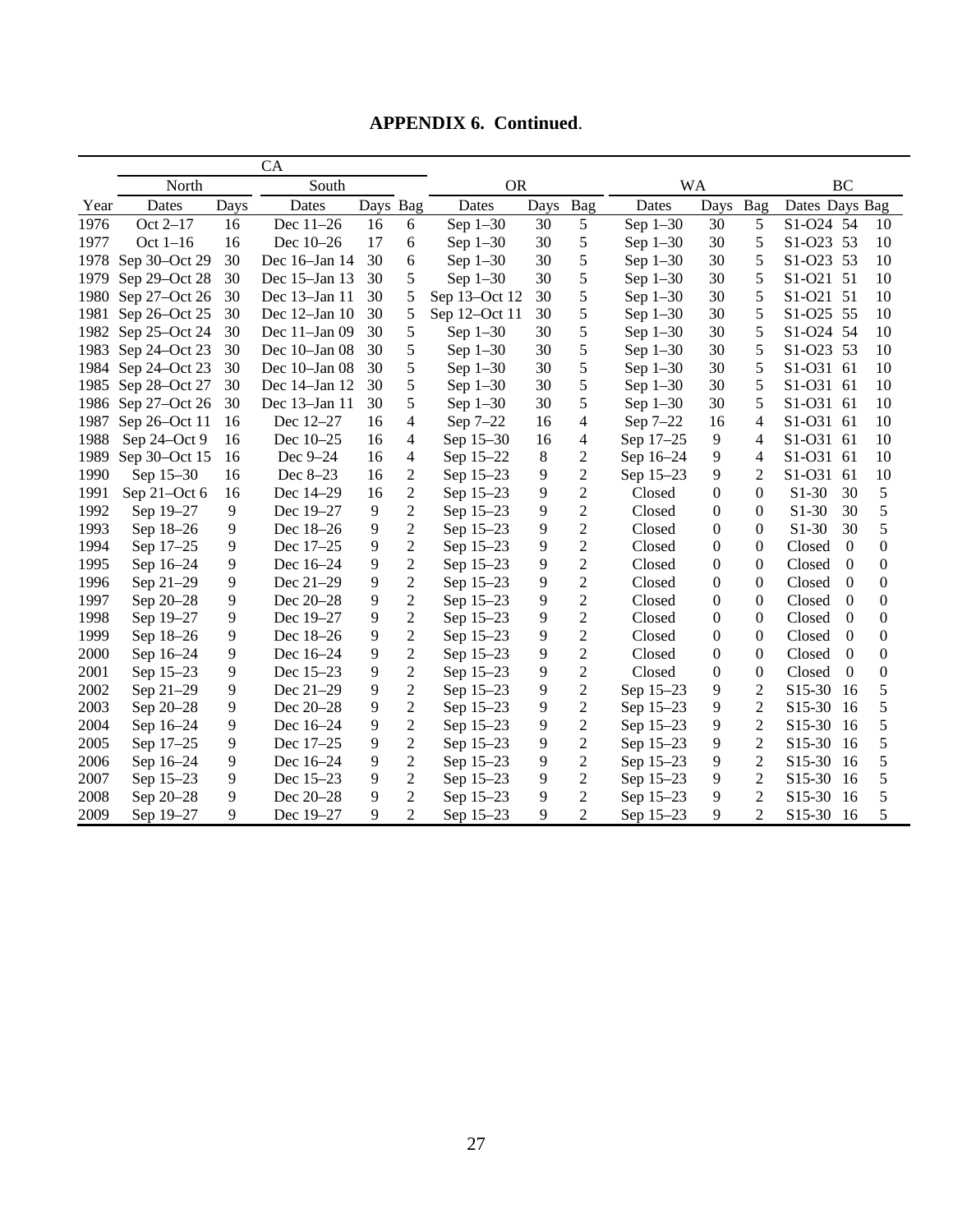# Harvest estimates for Pacific Coast band-tailed pigeons, 1999–2009

|      |            |     |        |    | Harvest Information Program harvest estimates |     |                                                                                         | WA State              | <b>BC</b> Provincial  | <b>CWS</b> National   | <b>CWS</b> National   |           |
|------|------------|-----|--------|----|-----------------------------------------------|-----|-----------------------------------------------------------------------------------------|-----------------------|-----------------------|-----------------------|-----------------------|-----------|
|      |            |     |        |    |                                               |     | (mean and 95% confidence interval $\frac{1}{2}$ width expressed as percent of the mean) | <b>Harvest Survey</b> | <b>Harvest Survey</b> | <b>Harvest Survey</b> | <b>Harvest Survey</b> |           |
|      | California |     | Oregon |    | Washington                                    |     | Total                                                                                   |                       |                       |                       | <b>BC</b> Estimate    | <b>SE</b> |
| Year | Mean       | CI  | Mean   | СI | Mean                                          | CI  | Mean                                                                                    | CI                    |                       |                       |                       |           |
| 1999 | 19.300     | 101 | 3.800  | 42 | $+^a$                                         | ÷   | 23,100                                                                                  | 85                    |                       |                       |                       |           |
| 2000 | 12,200     | 65  | 4,100  | 92 |                                               | ÷   | 16,300                                                                                  | 54                    |                       |                       |                       |           |
| 2001 | 8,300      | 49  | 5.000  | 45 | ÷                                             | ÷   | 13,200                                                                                  | 35                    |                       |                       |                       |           |
| 2002 | 4,200      | 39  | 4.000  | 36 | ÷                                             | ÷   | 8,200                                                                                   | 27                    | 273                   | 87                    | 188                   | 78        |
| 2003 | 8,000      | 50  | 4.900  | 33 | 1.500                                         | 78  | 14.400                                                                                  | 31                    | 574                   | 153                   | 160                   | 59        |
| 2004 | 14.300     | 45  | 3.300  | 44 | 300                                           | 160 | 17.900                                                                                  | 37                    | 383                   | 138                   |                       |           |
| 2005 | 11,100     | 58  | 1.400  | 34 | 1.000                                         | 84  | 13,500                                                                                  | 48                    | 492                   | 33                    | 130                   | 75        |
| 2006 | 12,500     | 40  | 1,500  | 25 | 900                                           | 97  | 14.900                                                                                  | 34                    | 569                   | 240                   | 117                   | 72        |
| 2007 | 9.700      | 39  | 1.400  | 74 | 1.700                                         | 61  | 12.700                                                                                  | 32                    | 661                   | 361                   | 197                   | 76        |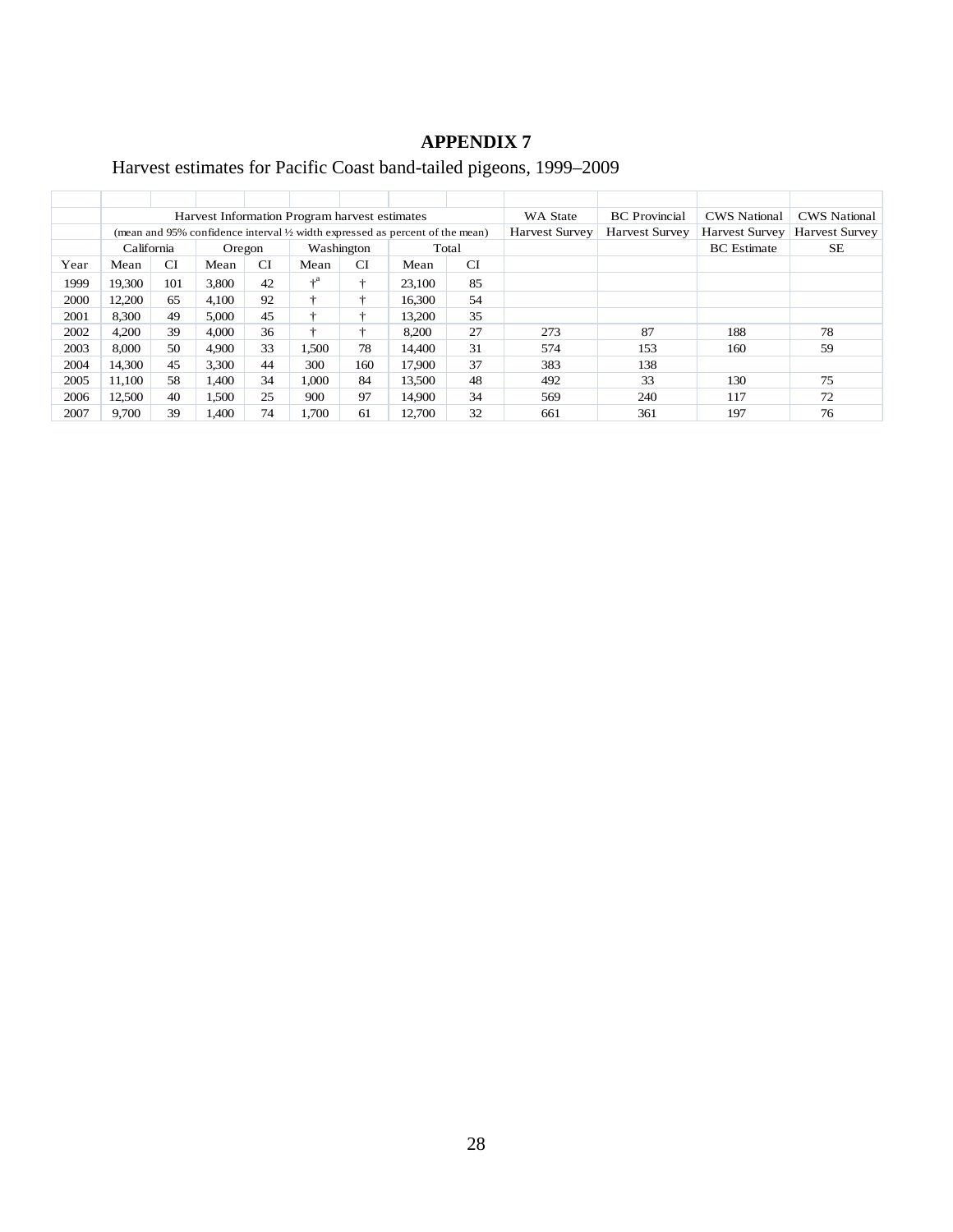|      | California |    | Oregon |     | Washington |    | Total  |    |
|------|------------|----|--------|-----|------------|----|--------|----|
| Year | Mean       | CI | Mean   | CI  | Mean       | CI | Mean   | CI |
| 1999 | 3,900      | 48 | 1,500  | 47  | $+^a$      | ÷  | 5,400  | ÷  |
| 2000 | 5,600      | 37 | 1,700  | 46  | ÷          | ÷  | 7,300  | ÷  |
| 2001 | 2,600      | 34 | 1,700  | 31  | ÷          | ÷  | 4,200  | ÷  |
| 2002 | 2,500      | 30 | 1,300  | 25  | ÷          | ÷  | 3,800  | ÷  |
| 2003 | 4,600      | 38 | 1,800  | 24  | 1,000      | 23 | ÷      | ÷  |
| 2004 | 4,700      | 37 | 1,500  | 36  | 500        | 64 | ÷      | ÷  |
| 2005 | 3,900      | 39 | 500    | 14  | 700        | 58 | ÷      | ÷  |
| 2006 | 6,000      | 35 | 400    | 13  | 500        | 61 | ÷      | ÷  |
| 2007 | 4,900      | 33 | 700    | 113 | 900        | 44 | 6,500  | ÷  |
| 2008 | 10,500     | 24 | 200    | 8   | 600        | 61 | 11,300 | ÷  |
| 2009 | 8,200      | 25 | 600    | 12  | 1,000      | 68 | 9,700  |    |

Harvest Information Program active hunter estimates (mean and 95% confidence interval ½ width expressed as percent of the mean) for Pacific Coast band-tailed pigeons, 1999–2009.

<sup>a</sup> The season in Washington was closed from 1991 through 2001, no estimate is available.